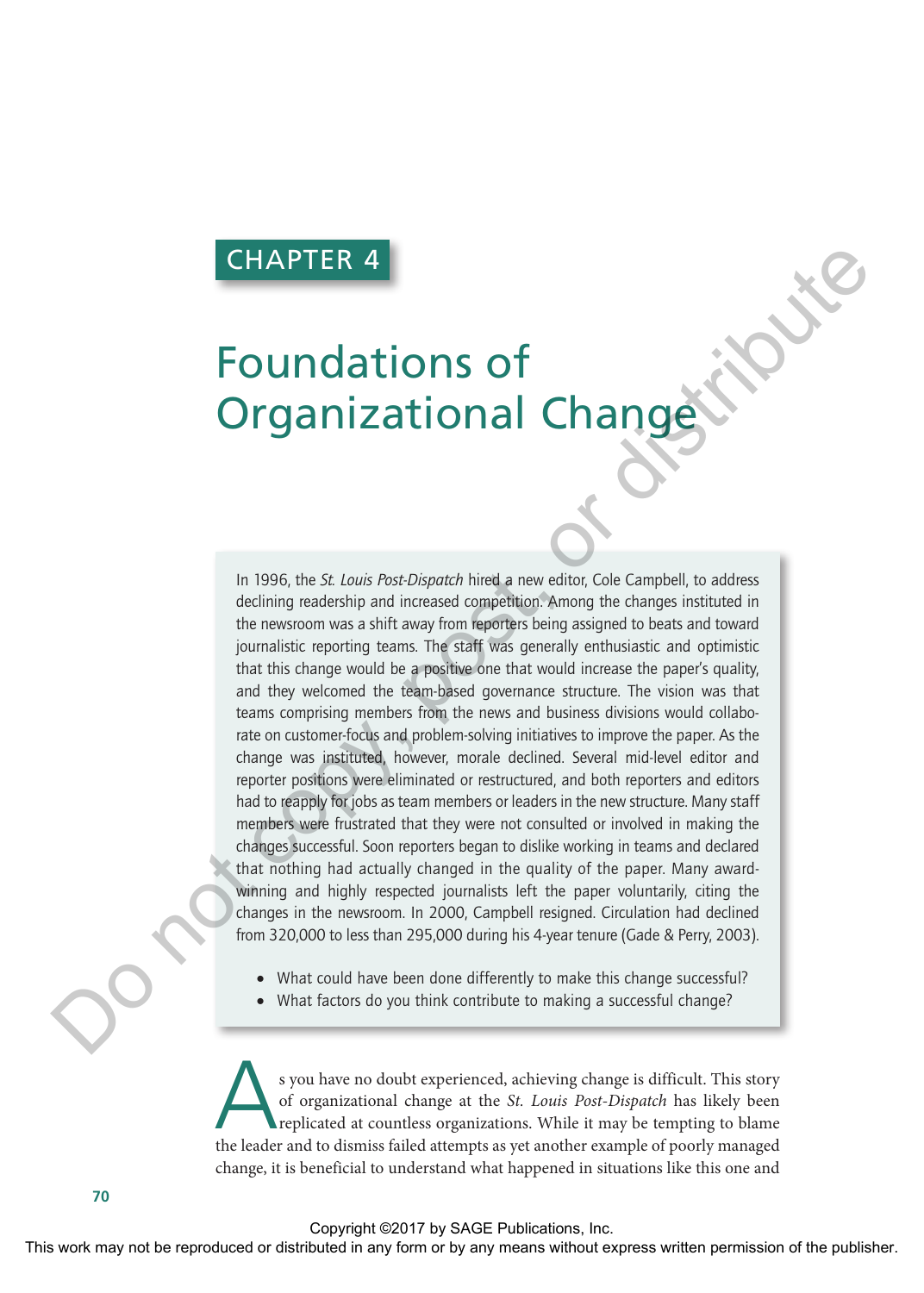what other explanations are possible. They can teach us about where attempts at change go wrong and how organizational change should be managed differently.

As we have discussed in previous chapters, organization development (OD) was primarily concerned early on with incremental changes that organizations could experience through interventions that targeted individual development. In recent years, with an emphasis on organizational effectiveness, OD has directed attention toward larger-scale and strategic change. Organizational change is the context (and purpose) of OD work, and a key competency of OD professionals is understanding the nature of organizational change, including what factors help to make changes succeed and what factors cause them to fail. In this chapter we will explore the nature of organizational change, including how researchers and practitioners think about change. We will explore the levels and characteristics of changes that organizations seek to make, and we will look at the research and writings of scholars and practitioners that develop theoretical models for how changes occur, as well as the fundamental issues that make changes successful.

To do that, we will also delve briefly into organizational theory. We will discuss two ways of looking at organizations: as systems and as they are socially constructed. The organization-as-system model has evolved from general systems theory over the past 50 to 60 years. Organizations-as-socially-constructed is a relatively more recent evolution of organizational theory, becoming prominent in the past 20 to 30 years. While these approaches are contradictory in some respects, containing some fundamentally different assumptions at their core, these ways of looking at organizations offer useful and different insights. They suggest approaches to organizational change that can help practitioners as they interpret how to best help a client achieve change in a particular organization. As you learn about these perspectives and models of organizational change in this chapter, keep in mind the practical challenges faced by those who lead organizational change and whether there is one perspective or approach that resonates more with you and your experiences. represente through the reproduced or distributed developed or any means with a stributed in any means with the reproduced or the publisher or the publisher or the publisher or distributed in a stributed or distributed in

You may be wondering why we need to delve into such theoretical detail just to understand how to manage organizational change at a practical level. The answer is that our approach to change depends on the underlying assumptions and beliefs that we have about how organizations work. In other words, "The way change facilitators think about causes of change determines how they contract, assess, intervene, and evaluate during their interactions with client organizations" (Olson & Eoyang, 2001, p. 7). As we have noted in previous chapters, it is important for OD practitioners to be conscious and intentional about the choices they make and to avoid adopting an intervention or model simply because it is fashionable. By learning more about the assumptions behind the models, you will be a more thoughtful and successful practitioner of organizational change.

## **Levels and Characteristics of Organizational Change**

When we talk about organizational change, we are referring to many different kinds of changes that occur at many levels. Changes can occur at the individual level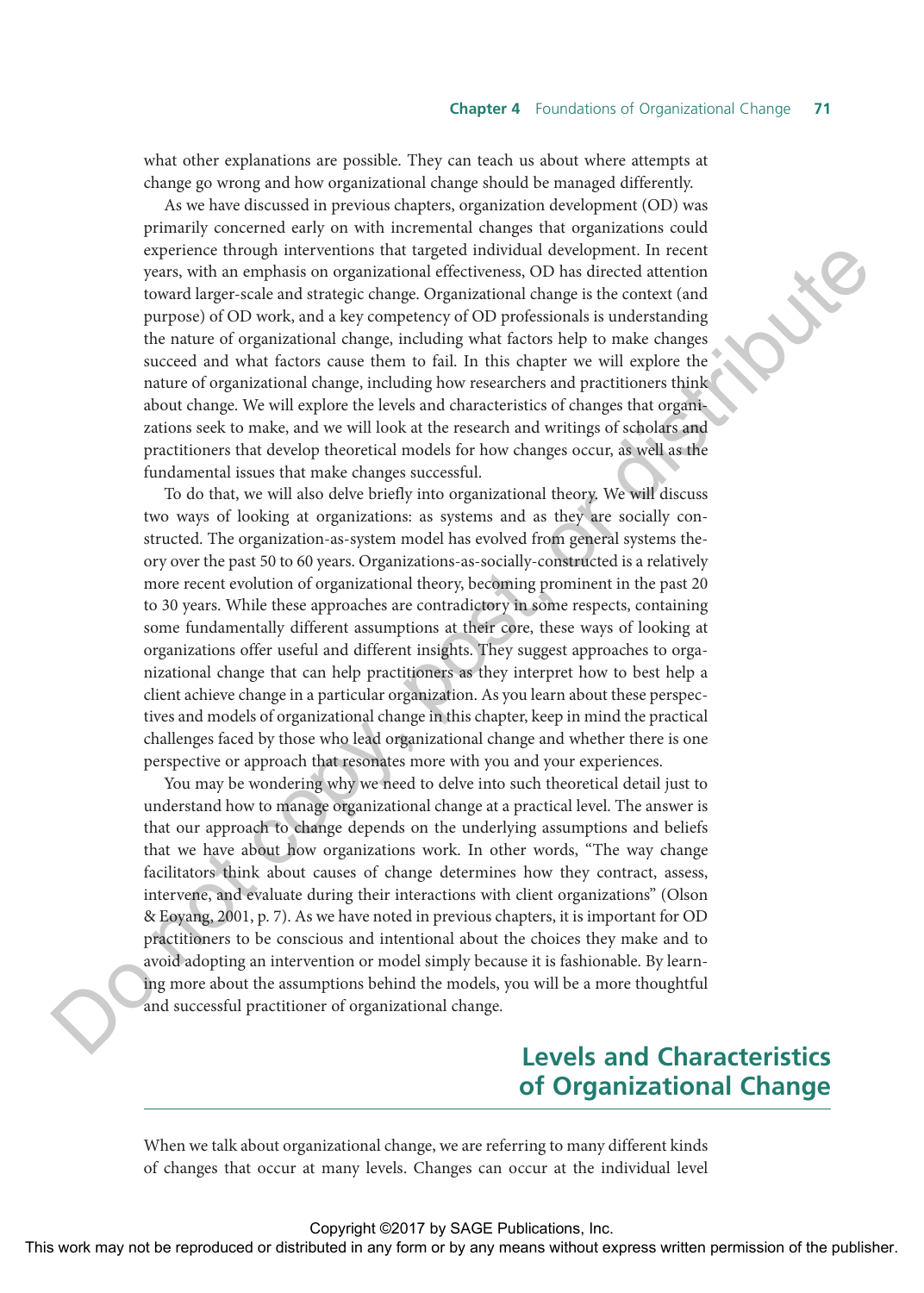### **72** ORGANIZATION DEVELOPMENT

when people learn new skills or develop new ways of working through mentoring, coaching, or education and training. Changes can occur at the group or team level as teams develop new ways of working with one another, define their goals and objectives, and learn ways of addressing conflict. Groups can also learn how to work more effectively with other groups (intergroup change) to solve problems or address interdependencies. Changes occur at the organizational level through the development of new strategies and processes, visions for a new desired future, and major system practices that affect all organizational members. Changes can also occur at suprasystem levels, where multiple organizations are implicated. These can involve changes, for example, between multiple organizations (such as mergers and acquisitions); between organizations and government agencies; or between cities, states, or nations.

Practitioners and scholars have noticed that organizational changes differ on a number of dimensions. Changes vary in several ways:

- 1. *Planning.* Organizational change can be planned or unplanned. Organizational members can be conscious and intentional about the changes that they want to make, often due to environmental factors, strategic or market needs, or other influences. Changes can also be unplanned, perhaps in response to an immediate threat or crisis. Weick (2000) contrasts planned changes with emergent changes, which are the "ongoing accommodations, adaptations, and alterations that produce fundamental change without a priori intentions to do so" (p. 237). Organization development as a field has primarily been concerned with the successful implementation of planned organizational change (Beckhard, 1969) or intentional change programs developed intentionally to improve the organization or address a deficiency.
- 2. *Magnitude.* OD literature differentiates between first-order and second-order change (Watzlawick, Weakland, & Fisch, 1974). First-order change consists of "incremental modifications that make sense within an established framework or method of operating," and second-order change is defined as transformational changes that "are modifications in the frameworks themselves" (Bartunek & Moch, 1987, p. 484). First-order changes tend to be alterations or changes to existing practices rather than a rethinking or reinvention of the practice. Implementation of a computer system that simply automates existing work practices is an example of first-order change, where existing work practices are modified within the existing understanding of how the work is done, maintaining its current purposes, objectives, and processes. First-order change reflects an evolution of existing definitions rather than a revolution or redefinition. Rethinking how the entire organization used the computer system, including redefining roles, processes, values, and implicit meanings, would be considered second-order change. Because second-order change tends to reflect a more substantial shift, some refer to this type of change as "organizational transformation" (Bartunek & Louis, 1988). Chapman (2002) writes that, historically, most OD models reflect concerns with first-order Note that the publishers are computed in any form or by any form or by any form or by any form or by any form or by any form or by any means with  $\alpha$  any  $\alpha$  any  $\alpha$  any  $\alpha$  any  $\alpha$  any  $\alpha$  any  $\alpha$  any  $\alpha$  any  $\alpha$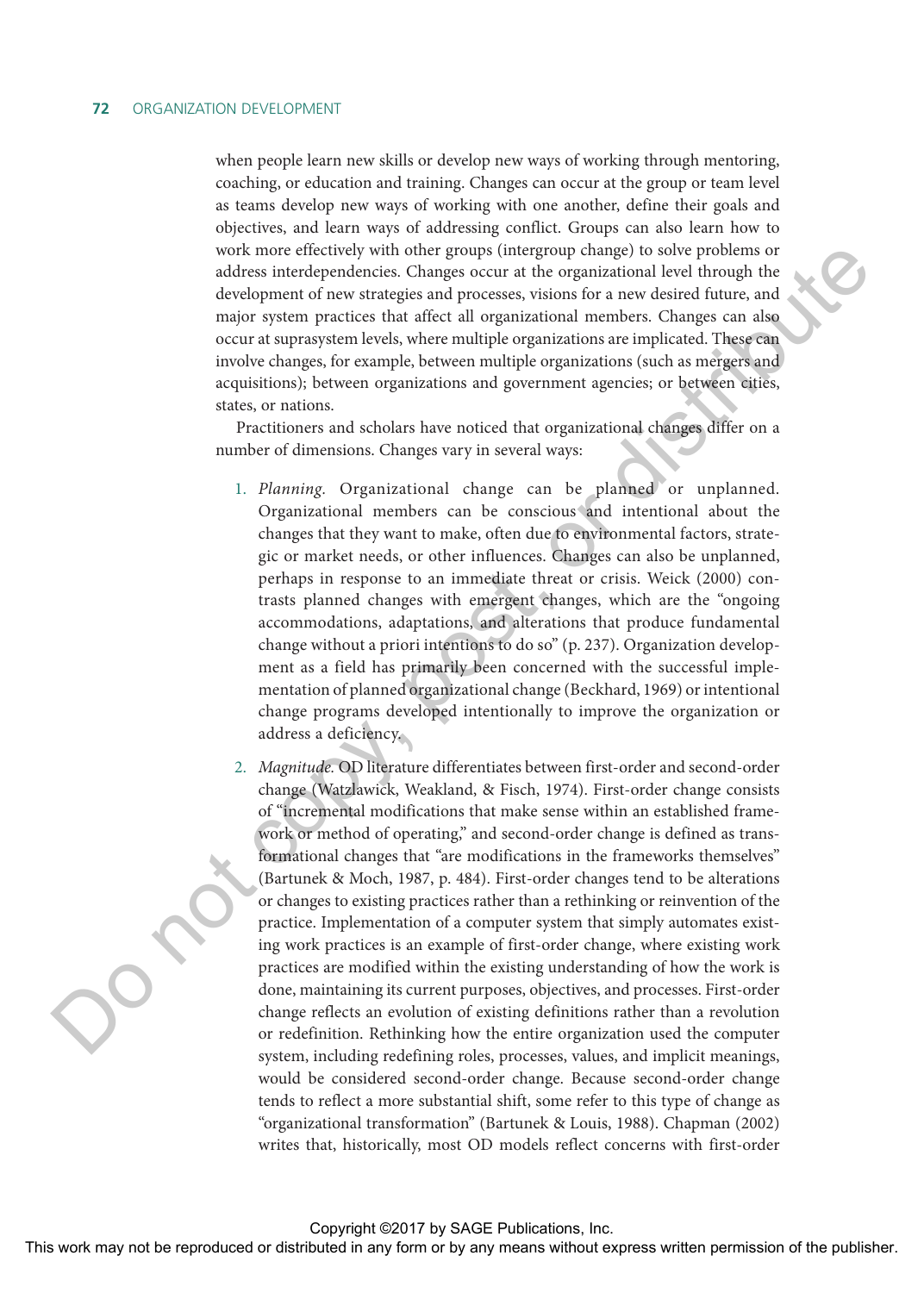change rather than second-order change. Others refer to differences in magnitude of organizational change by the labels *transactional* or *transformational* (Burke & Litwin, 1992), *evolutionary* or *revolutionary* (Burke, 2002), and *incremental* or *transformational* (Kindler, 1979).

3. *Continuity.* Weick and Quinn (1999) distinguish between episodic and continuous change. Episodic change is defined as distinct periods of change, usually infrequent and explicitly defined. When seen in this way, episodic change is usually framed as a response to a stable condition in which adverse conditions are present that force a change. Continuous change, on the other hand, reflects the idea that the organization is never truly out of a state of change, and that even in minute ways, change is always occurring.

## **Models of Organizational Change: Systems Theory and Social Construction Approaches**

Scholars and practitioners have developed a number of models to explain how change occurs. Some of these models are based on years of empirical research, whereas others are based in practitioners' experiences of witnessing and implementing change in organizations. These models explain change differently based on different underlying theoretical assumptions about organizations, people, and work. In the first section, we will examine systems theory and models of organizations and organizational change that share systems theory's assumptions; in the second, we will discuss the social construction perspective and models of organizational change consistent with that approach.

## **Organizations as Systems**

The first lens that we will use to look at an organization is as a system. Systems theory can be traced to an Austrian biologist, Ludwig von Bertlanffy, who wrote a series of books and articles beginning in the 1940s (see Bertlanffy, 1968) about the systemic interconnections of the natural world. Living organisms and the physical environment, Bertlanffy noted, displayed interconnectedness among their various parts. Fruit trees under stress due to weather conditions such as drought or extreme heat, for example, produce less fruit in order to conserve energy. General systems theory, according to Bertlanffy, was about understanding the characteristics of these natural systems and the underlying laws that defined their interconnections. Rather than investigate only the subparts of these organisms in isolation from one another, general systems theory tried to understand how the subparts related to one another. 3. Consider the reproduced or distributed in any form of the reproduced or distributed in any means and the results in a state of the constrained in any first constrained in a state of the publisher. When seen the form is

Katz and Kahn (1966) were among the first to adapt this perspective to organizational theory. "All social systems, including organizations," they wrote, "consist of the patterned activities of a number of individuals" (p. 17). They argued that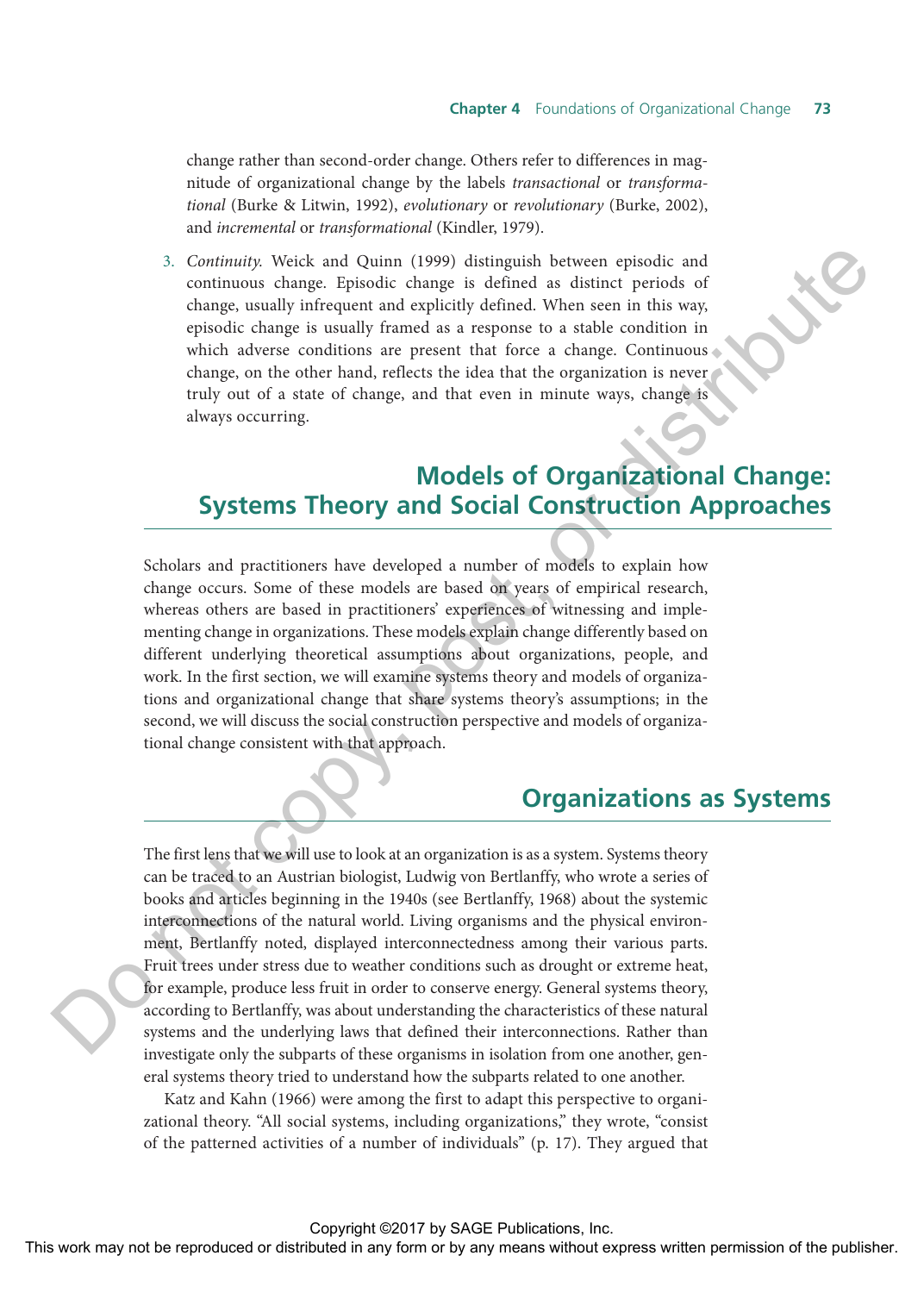open systems (natural and organizational) displayed common characteristics, such as the importation of energy or inputs, a throughput or transformation process, an output, feedback, homeostasis or equilibrium, and others. Systems theorists refer to these systems as "open" versus "closed" because the system is interconnected with its environment (Kast & Rosenzweig, 1972). Most theorists emphasize, however, that the natural system metaphor for organizations can be taken too far, since "social structures are essentially contrived systems" (Katz & Kahn, 1966, p. 33). See Figure 4.1 for a visual depiction of an organizational system.

To better understand these characteristics of a system, consider an automobile factory as an example. Inputs consist of raw materials such as the engine, doors, tires, and so on (or even more fundamental inputs such as sheet metal, plastic, or glass). The factory works with these raw materials through assembly, painting, and other construction processes. The output is a functioning automobile of a certain kind with certain characteristics. The cars are sold for money, which is used to purchase more raw materials, create new car designs, open more factories, and so on. Feedback processes (such as inventory numbers, sales rates, and sales revenue) create information that is fed back into the system to ensure that the system maintains equilibrium and that it can adapt appropriately to environmental conditions.

The system maintains equilibrium through market and consumer demands. For example, if cars are not being sold (for example, due to competition, economic conditions, or other environmental factors) and too much inventory exists, the factory will slow down production to adapt to these conditions. If demand is high, feedback to the factory will result in higher production rates (again adapting to what is demanded by the environment). When demand declines, without storage or conservation of resources (for example, retaining some money so that the organization can still function even when sales rates are lower than expected), the organization will cease to exist. Systems theorists call this property of systems "negative entropy," meaning the system needs to cope with expended energy without any incoming energy to assist the system in surviving. Moreover, all of these parts and functions are internally interdependent, so that changes in one part of the system will result in changes in other parts of the system (Nadler & Tushman, 1983). with its work may not be repressed to the state through the complete or distributed in any form or by any means with the reproduced or the publisher. This were the relationship of the publisher and the publisher and the p

Within these systems, certain functional specialized roles and procedures exist to aid the system in functioning properly. Production workers, for example, work



**Figure 4.1** An Organization as a System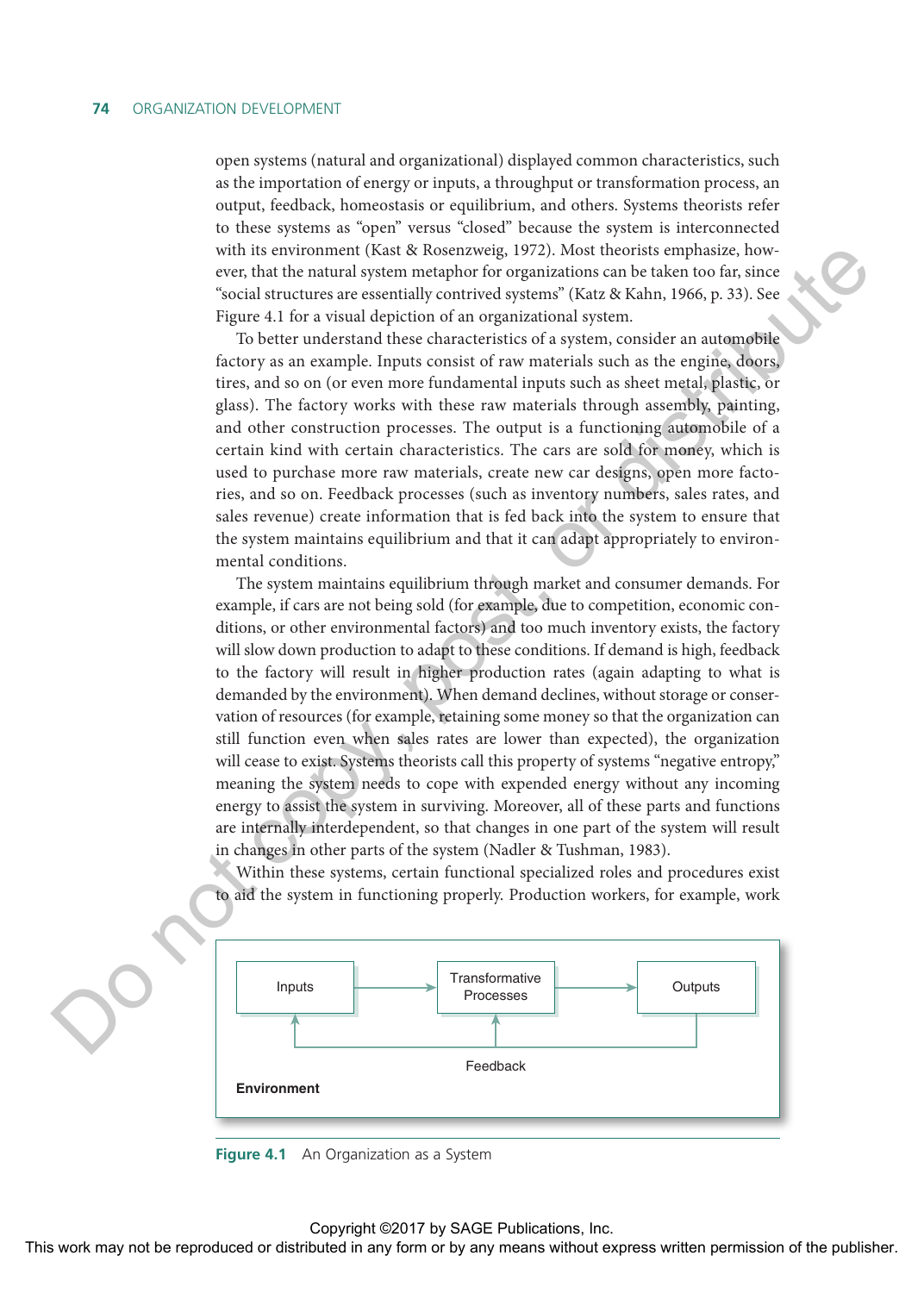on a specific component of the assembly process. Managers and executives help the system's parts to function effectively and monitor the feedback from the internal and external environment. Procedures help the system to reproduce its processes in standardized ways. The overall organizational system also consists of a variety of interconnected subsystems that depend on one another. For example, the factory depends on human resources to hire and train employees properly. The entire system depends on finance to pay employees, to provide budgets used to purchase raw materials, and to collect money from customers. These departments exist as subsystems within the overall organizational system.

Open systems thinking is the process of considering how people, processes, structures, and policies all exist in an interconnected web of relationships. Systems thinkers see the whole of an organism or organization as larger than the sum of its parts, and as systems that exist within other systems of which they are a part (Burke, 2002). Mayhew (2006) writes that systems thinking is about analyzing the organization on three levels: events, patterns, and structure. Whereas *events* are single occurrences of an episode, *patterns* are the multiple and repetitive "archetypes" (Senge, 1990) that allow events to happen in the same way time after time. These patterns exist in *structures* that support and reinforce them. Systems thinking, as Senge (1990) describes it, consists of seeing the interrelationship of structures and components rather than simple and "linear cause-effect chains" (p. 71). Correcting organizational problems requires systems thinking rather than simple linear thinking (A caused B to happen) in order to solve the root of the problem rather than correcting the immediate, surface-level symptoms of the problem (asking questions such as "What caused A? Are there other causes?"). In other words, it requires analyzing structures and patterns rather than isolated events. Hereconverted whose permission in a determined in any form of the reproduced in produced in the reproduced in any form or by any means with the result of the publisher. The copy of the publisher and the publisher and the

Systems theory has been a popular approach in organizational studies because it resonates with how we understand organizations to work at the most general level. Organizations produce something—whether it is a product, such as cars or breakfast cereal, or a service, such as financial consulting or providing Internet access. Changes in the environment, such as legislative or regulatory changes, cause organizations to adapt to new rules. Poor quality inputs lead to problems in transformation processes and result in poor quality outputs. Erroneous information in the feedback process creates unnecessary or problematic changes in the system. Aspects of the system are interdependent on one another, and problems in one part of the system create problems in other parts of the system. These statements about organizational systems provide a commonsense explanation for how organizations and their subsystems seem to us to work.

### **The Value of Systems Theory for OD Practitioners**

For OD practitioners, systems theory offers a number of benefits. First, it can offer useful explanations for human behavior in organizations with attention to roles and structures rather than individual idiosyncrasies. Instead of seeing individual differences, OD practitioners can note where systems may encourage certain behavior patterns, usually subtly and without conscious decision. If a call center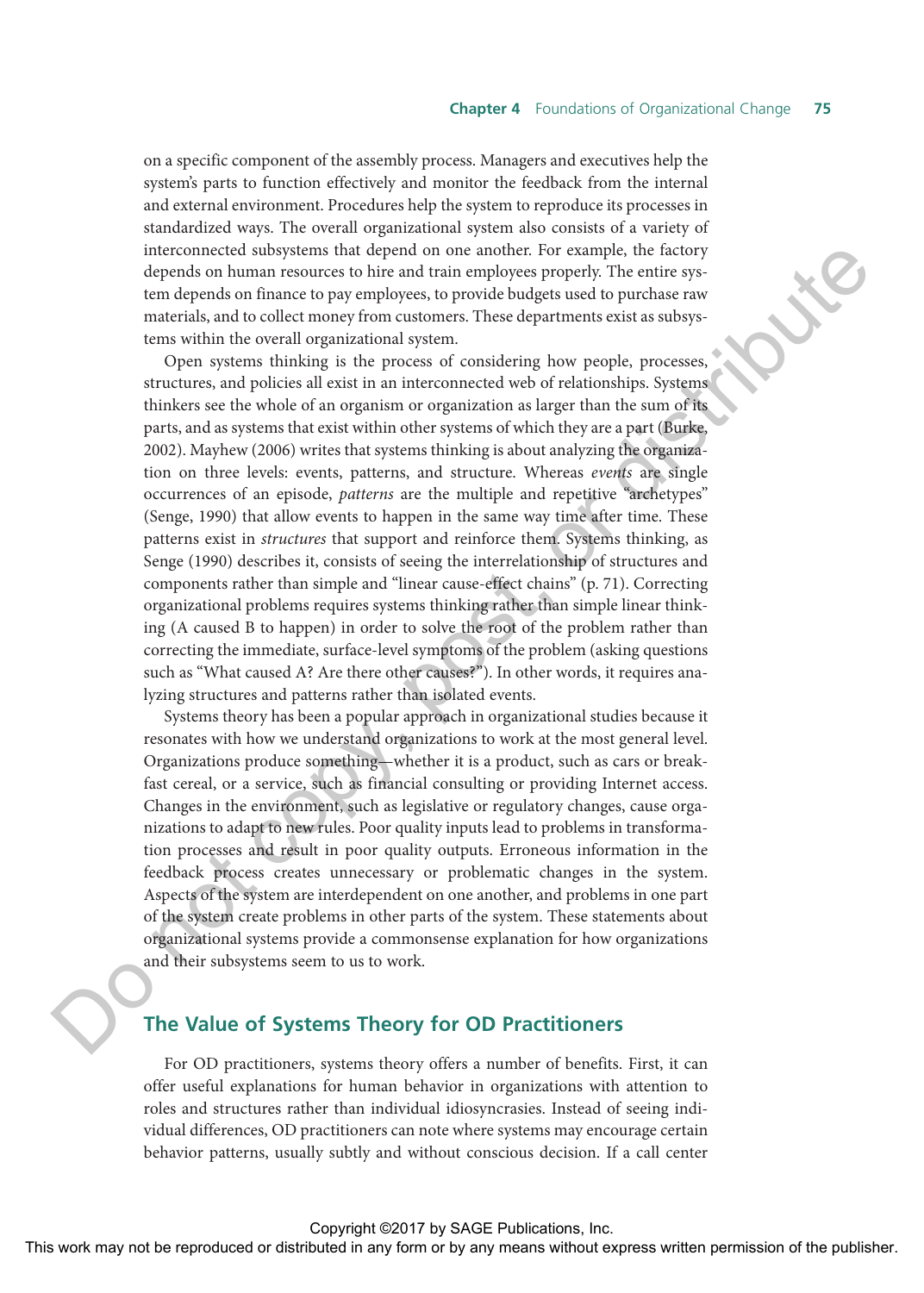regularly measures the number of calls completed per hour, then call-takers may be motivated to quickly complete calls at the expense of careful diagnosis and resolution of customer problems. Service managers may be motivated to dispatch replacement parts for customers via overnight mail (thereby inappropriately increasing expenses) in order to increase customer satisfaction (for which they will receive a bonus). The measurement and rewards system in both cases directs a certain behavior on the part of call-takers and service managers. Narrow job definitions and roles in one division may result in no employee taking responsibility for a certain problem as employees act in accordance with what the system has asked them to do in defining the role they occupy. Structured role definitions can explain how and why certain people interact with each other in patterned ways (for example, the emergency room nurse may take instructions from the attending physician). The systems theory perspective helps us see role-based interactional patterns rather than isolated actions of single individuals.

Second, understanding the system and its dynamics gives OD practitioners a more appropriate place to begin interventions for change, since the object of change is often best directed at the system level rather than the individual level (Burke, 2002). For example, inadequately maintained or broken equipment can reduce factory output levels. Instead of blaming the production manager's poor management skills for low factory production yields, or placing blame on factory workers for slow work, the systemic issue is a more direct cause. When an organization has unhappy customers due to a quality problem, instead of conducting training for customer service representatives on how to deal with angry customers, the quality problem should be addressed as the source of the problem. Katz and Kahn (1966) wrote that this attention on training was a common error in organizations—and little change results from it: represents in order to interview the restricted in the relation or between the relationship and the restricted in any form or between the relationship and the relationship and the publisher. This means were also the publi

It is common practice to pull foremen or officials out of their organizational roles and give them training in human relations. Then they return to their customary positions with the same role expectations from their subordinates, the same pressures from their superiors, and the same functions to perform as before their special training. (p. 390)

An organization that fires an unproductive employee and hires a highly paid, skilled replacement often discovers that the new employee is no more successful because the role exists in a structure (say, low budget, little decision-making authority) where virtually no employee could succeed. As Senge (1990) puts it, "When placed in the same system, people, however different, tend to produce similar results" (p. 42). OD practitioners can delve more deeply into the causes of problems and interconnections among groups, looking at systemic problems rather than at individuals or individual components of the system as the primary sources of error (M. I. Harrison & Shirom, 1999). This can lead to more fruitful targets for change.

Third, because changing one part of the system also results in changes to another part of the system, OD practitioners can be more deliberate about changes that are being proposed, and possible negative results can be predicted. If bonuses are given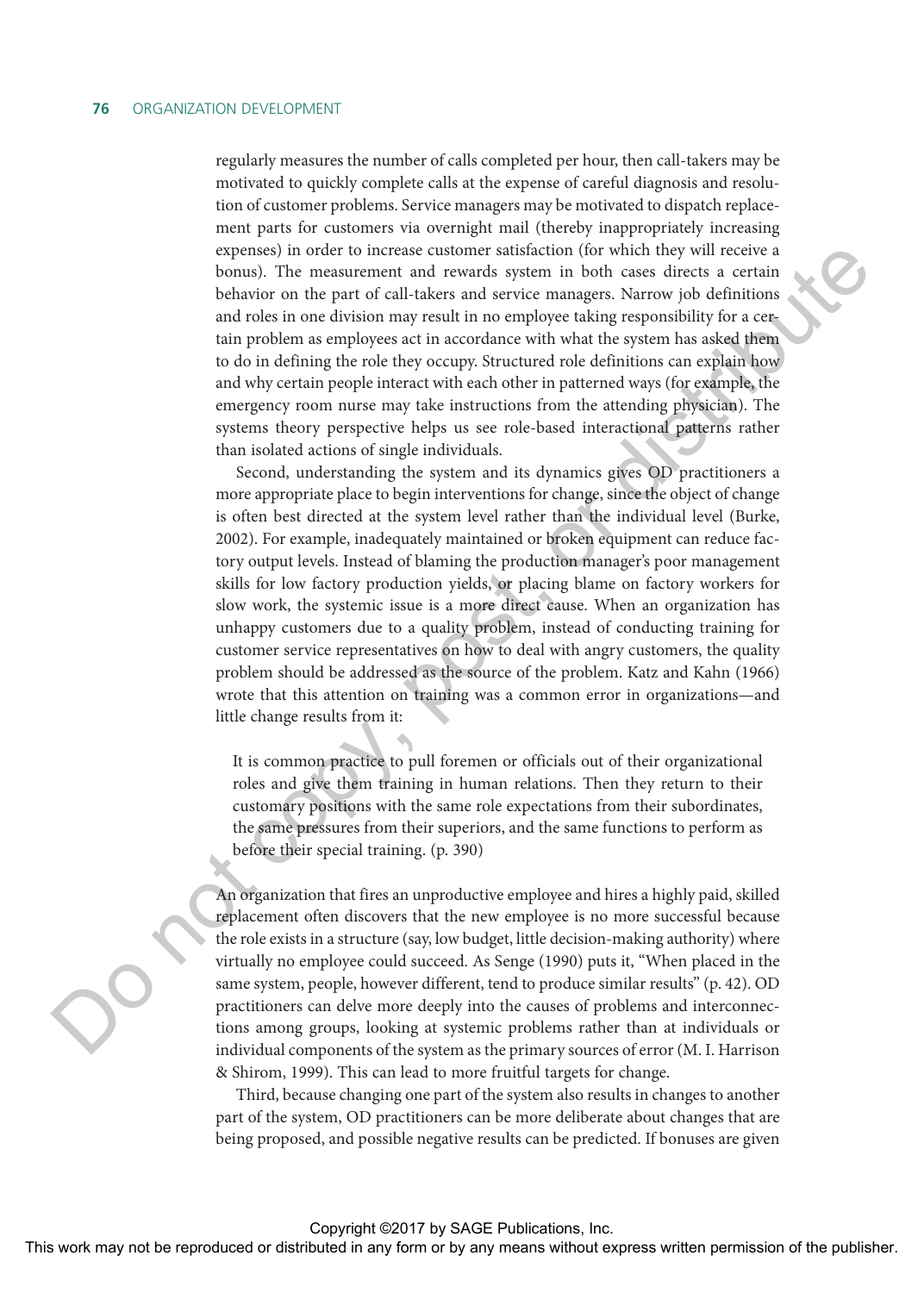to sales executives who sell a certain product, the factory likely will need to produce more of that product than others. If computer equipment is not replaced in order to reduce expenses, then additional expenses likely will be incurred in repairing equipment. If insurance claim application processing can be completed 2 days more quickly after a work process redesign, then the payment processing department that processes approved claims may have more work to complete more quickly than it can handle. Taking systemic issues into account may mean a more successful organizational change, as undesirable or "downstream" outcomes can be predicted and addressed before they become problems of their own. The organization as a whole can be internally consistent about the changes it wants to make.

### **Models of Organizational Change Consistent With a Systems Theory Approach**

As might be expected given its popularity as a theoretical model for organizations, models of organizational change consistent with a systems theory approach predominate. What they may lack in specificity, they make up in helping the practitioner to see patterns and their relationships in a broader sense. We can thus see patterns in a large volume of data (in fact, we can use these models to analyze data, a point we will return to in a later chapter). They can help us see possible relationships that we may have missed, and they can help us see missing pieces that we might have expected to see but did not. Finally, they can help us see possible areas for change (Burke, 2002). The model may point out the influence of one area on another that may prompt us to note that we devote too much attention to the first topic and not enough to the latter. In short, models are like colored lenses that highlight some aspects of the terrain while they may obscure others, but in any case, they will help us see new things that we may not have seen before. quickly stars work process with  $\epsilon$  may not be represented of the representation of the reproduced or distributed in any means were sensite to the representation of the matter or the reproduced or the reproduced or the f

Four common models of organizational behavior and change consistent with a systems theory perspective are Lewin's three-phase model, the Nadler-Tushman congruence model, the Burke-Litwin model, and the Weisbord Six-Box Model. Each of these offers a different perspective on organizational analysis, highlighting a different approach to organizational change.

### *Lewin's Three-Phase Model of Change and Force Field Analysis*

Kurt Lewin (1951) offered a three-phase model of organizational change in which he described change as a process of (1) unfreezing, (2) moving, and (3) refreezing. Current organizational practices need to be released (or unfrozen) to be changed. Once they are changed, they need to be refrozen as newly adopted regular practices. Lewin pointed out that two forces worked together to maintain equilibrium in an organization: forces promoting a change and forces promoting the status quo. Change can occur only when forces of change are greater than forces maintaining the status quo. This can happen in two ways: if forces promoting change are increased or forces maintaining the status quo are decreased.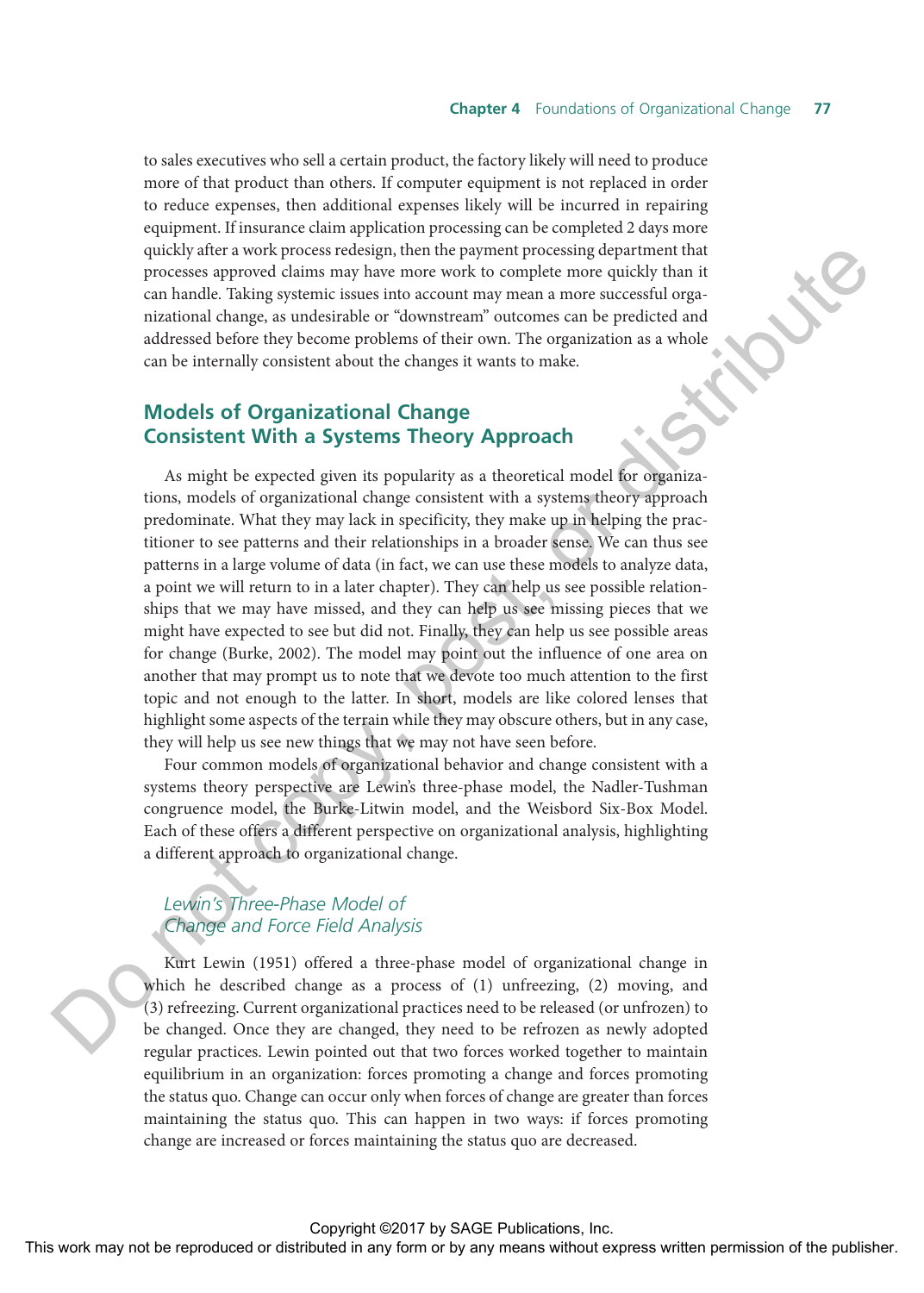For example, imagine that a company is going to introduce a new financial software system. Forces supporting the change might be that (1) the new system will permit a more sophisticated analysis of the company's financial results, (2) the new system will be more accurate than the current system, and (3) the system can be integrated into the current contracts and manufacturing systems. Forces resisting the change might be (1) the need for extensive employee training, (2) the cost of implementing the system, and (3) the reluctance on the part of employees who have had a bad experience with similar implementations. Lewin's model points out that change will not occur if the training, cost, and resistance are greater than the benefits that the system offers (see Figure 4.2).

Lewin's is an easily grasped description of change that has been widely adopted by managers and practitioners. It explains that to embrace something new, something else must be left behind. The organization must be freed from prior practices and must work to sustain the change when it is implemented. The model also reminds us that organizational members must be prepared for a change, and that levels of resistance can mean that the organization remains in a frozen state until we work to unfreeze it. Members must be practically or symbolically released from previous practices in order to change them, and following a change, conscious attention must be paid to reinforcing the change in order to help it stick. A popular adaptation of Lewin's model refers to an organization's current state, a transition state, and a desired state (Beckhard & Harris, 1977). Despite its popularity among practitioners, many scholars have noted that an "organization-asice-cube" model is, however, an oversimplification of a much more complex process, particularly since organizational practices are never exactly frozen (Kanter, Stein, & Jick, 1992). The properties with the control control control control control control control control control control control control control control control control control control control control control control control control contr

Lewin's concept of force field analysis has become a useful tool for OD practitioners to use with clients. The tool can help organizational members understand what factors would support a given change effort and what resistance might prevent the change from being adopted. Some practitioners use the model as a formal assessment, asking team members (separately or in groups) to rate the strength of the forces for and against change on a scale from 1 to 5 to prioritize actions where energy should be directed (see Schwering, 2003, for a variation on this approach).



**Figure 4.2** Kurt Lewin's Force Field Analysis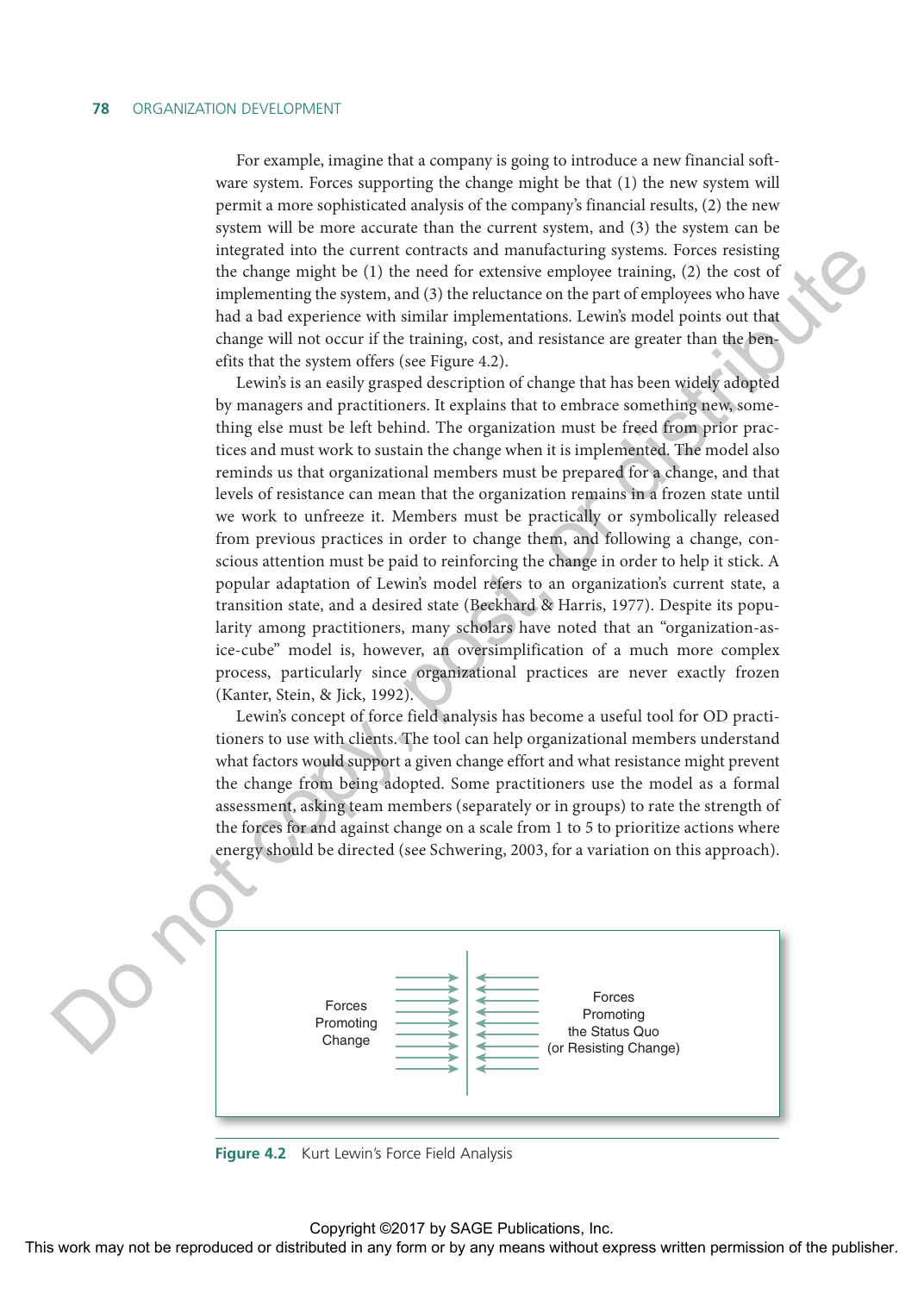### *The Nadler-Tushman Congruence Model*

Noting that systems theory is "too abstract to be used for day-to-day organizational behavior-problem analysis" (Nadler & Tushman, 1983, p. 114), Nadler and Tushman have offered an expanded version of systems theory that contains additional concepts intended to be more useful to practitioners (see Figure 4.3). Nadler (1981) also explains that this model is particularly useful for organizational change. The premise behind the model is this:

The model puts its greatest emphasis on the transformation process and in particular reflects the critical system property of interdependence. It views organizations as made up of components or parts which interact with each other. These components exist in states of relative balance, consistency, or "fit" with each other. The different parts of an organization can fit well together and thus function effectively, or fit poorly, thus leading to problems, dysfunctions, or performance below potential. Given the central nature of these "fits" among components in the model, we will talk about it as a *congruence model of organizational behavior,* since effectiveness is a function of the congruence among the various components. (Nadler & Tushman, 1983, p. 114)

Like the traditional model of systems theory described earlier, notice that inputs, transformation processes, outputs, and feedback are also included as part of the congruence model. Each of these has been expanded in this model. Inputs include environment, resources, and history, and are merged with organizational strategy to influence transformation processes. Market demands, human resources, technology, capital, information, and prior patterns all comprise the organization's inputs. Strategy is included in the congruence model as it determines what the organization will work on and how the organization must work to achieve its outputs. Outputs are now more specifically defined not only as the "tangible" product of the organization's processes, but outputs also consist of organizational, group, and individual performance. Nadler and Tushman include job satisfaction, stress, and other individual outputs as products of the work environment as well. Transformation processes have been expanded in the congruence model to include four important elements that relate to one another: task, individual, formal organizational arrangements, and informal organization. The task component encompasses the work to be done, but also the skills and knowledge required to do it and the degree of independence or judgment required. The individual component includes employees' knowledge and skills, engagement and motivation, preferences and attitudes, and other influences on individual behavior. Formal organizational arrangements include explicitly defined processes and organizational structures, job definition, metrics, the physical layout and environment, and other officially specified aspects of the work. Informal organization is defined as the less explicitly defined or tacit understandings, processes, methods, and norms that comprise how work is actually done. Thus the representation of the representation of the representation of the representation of the reproduced or the responsible distributed in any form or by any form or by any means when the responsible state in a publish

Together, these four elements are defined as the primary components of the organization. They interact together in more or less consistent ways as the organization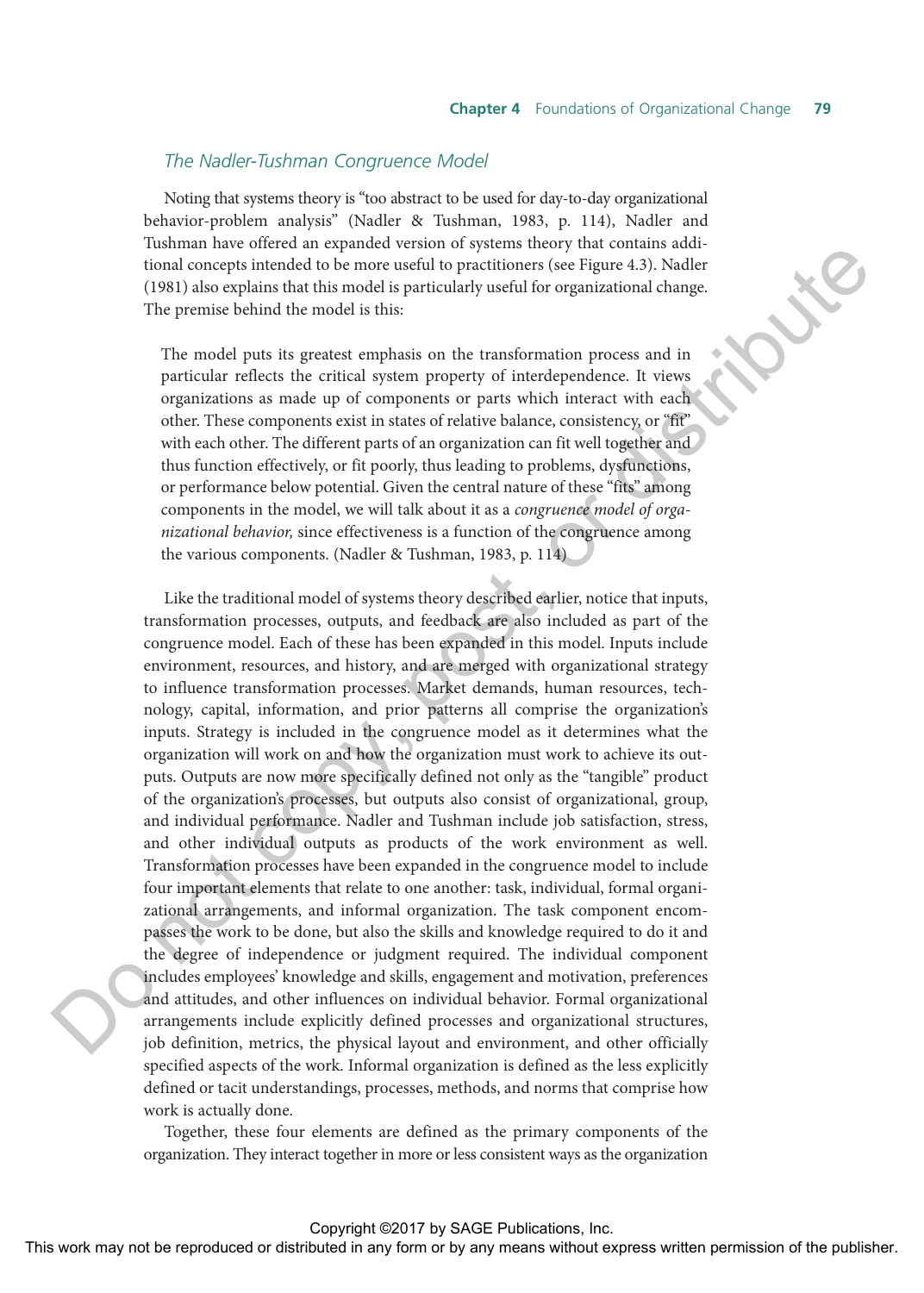



SOURCE: Nadler, D. A., & Tushman, M. L. (1983). A general diagnostic model for organizational behavior: Applying a congruence perspective. In J. R. Hackman, E. E. Lawler III, & L. W. Porter (Eds.), *Perspectives on Behavior in Organizations* (2nd ed., pp. 112–124). New York, NY: McGraw-Hill. Used with permission of McGraw-Hill Education.

> produces its outputs. Nadler (1981) writes about a fundamental notion of the congruence model:

At the core of this systems-based perspective is the assumption that the interaction among the organizational components is perhaps more critical than the characteristics of the components themselves, and that as systems, organizations fundamentally work better when the pieces fit together. (p. 194)

Nadler and Tushman (1983) refer to this as the "congruence hypothesis," or the idea that the better the congruence between components, the more effective the organization. When an organization has a market demand to produce a new product (new input and new output), that demand requires a specific task to produce the output. If the task's demands require skills and knowledge that individuals do not possess, then there will be a congruence gap (or low "fit") between task and individuals. Organizational effectiveness can be achieved only if the fit is increased.

The model points to areas that affect one another so that changes in other parts of the system can be noted and controlled. Nadler (1981) explains that when parts of a system are changed, they may increase or decrease the "fit" or congruence with other parts of the system. When change happens, other components of the organization may resist the change and encourage regression to the prior state. Thus, Nadler points to the need to motivate change (the individual component), manage transitions, and pay attention to political dynamics of change as well.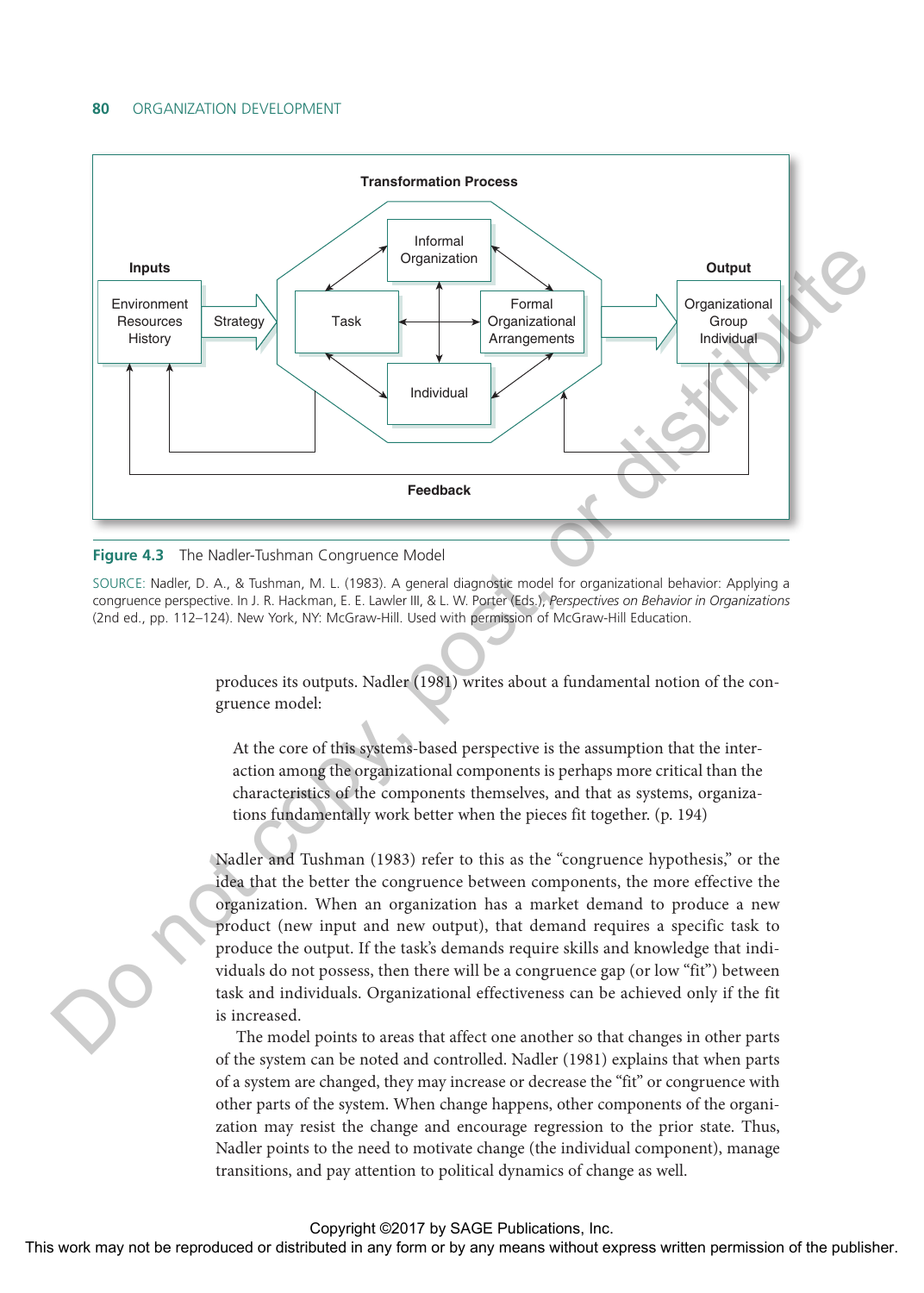### *The Burke-Litwin Model of Organizational Performance and Change*

Burke and Litwin (1992) praised many of the models of organizational change that had been developed up to the early 1990s, but they also saw them as overly simplistic. Many of these models had real-world proven utility and had been developed from practitioners' own experiences. Some prior models could not, however, predict the impact of an organizational change with certainty on other elements of the organization, and other models lacked empirical testing. Burke and Litwin developed their model of organizational performance and change as a causal model that could be empirically tested, that would specify the variables that would be affected by a given change, and that would take into account both first-order (transactional) and secondorder (transformational) change (see Figure 4.4). Theirs is explicitly a model of organizational change based in systems theory that is intended to follow from its basic tenets.

Many observers have remarked on the complexity of this model and express confusion about the number and direction of the arrows. Burke and Litwin





SOURCE: Burke, W. W., & Litwin, G. H. (1992). A causal mode of organizational performance and change. *Journal of Management*, *18*, 523–545. Reprinted with permission from SAGE Publications, Inc.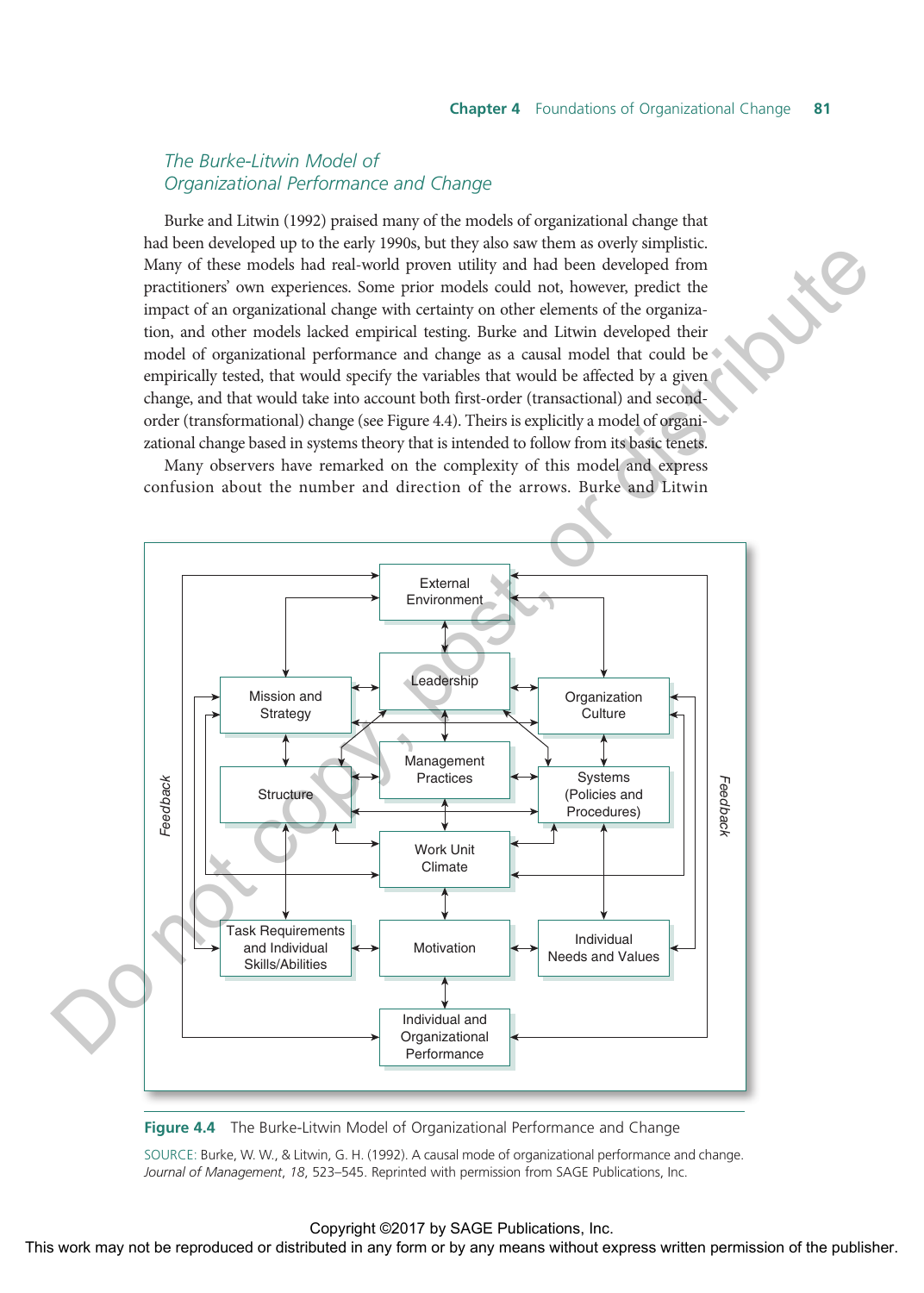acknowledge that the model is complex but state that change is such a complex phenomenon, the model is still likely a simplified version of what actually occurs during change. Similar to systems theory, the external environment at the top of the model represents inputs, the individual and organizational performance box at the bottom of the model represents the output, and all other boxes between these represent the throughput processes. Arrows indicate the greatest directions of influence among the variables, but the downward arrows, they believe, have greater influence on lower boxes than do the upward arrows to the variables above them. Burke and Litwin write that all boxes generally affect all others, but the arrows in the model represent the most important causal links. They define each component as follows: The means with the anisotropic matching the state in the means were the means where the reproduced in any form or by any point of the means of the publisher. The publisher or distributed in any form of the publisher. The

- • *External environment.* Any outside condition or situation that influences the performance of the organization
- • *Mission and strategy.* What employees believe is the central purpose of the organization and how the organization intends to achieve that purpose over an extended period of time
- Leadership. Executive behavior that provides direction and encourages others to take needed action
- *Culture.* "The way we do things around here"; culture is the collection of overt and covert rules, values, and principles that guide organizational behavior and that have been strongly influenced by history, custom, and practice
- *Structure*. The arrangement of functions and people into specific areas and levels of responsibility, decision-making authority, and relationships
- • *Management practices.* What managers do in the normal course of events to use the human and material resources at their disposal to carry out the organization's strategy
- • *Systems.* Standardized policies and mechanisms that are designed to facilitate work
- • *Climate.* The collective current impressions, expectations, and feelings of the members of local work units
- • *Task requirements and individual skills/abilities.* The behavior required for task effectiveness, including specific skills and knowledge required for people to accomplish the work assigned and for which they feel directly responsible Individual needs and values. The specific psychological factors that provide
- desire and worth for individual actions or thoughts
- • *Motivation.* Aroused behavioral tendencies to move toward goals, take needed action, and persist until satisfaction is attained
- *Individual and organizational performance*. The outcomes or results, with indicators of effort and achievement; such indicators might include productivity, customer or staff satisfaction, profit, and service quality (Burke, 1993, pp. 130–132)

Burke and Litwin write that the model attempts to integrate notions of transformational and transactional change. The factors most influential in transformational change are due to environmental causes, so the top four boxes (external environment, mission and strategy, leadership, and organization culture) have the greatest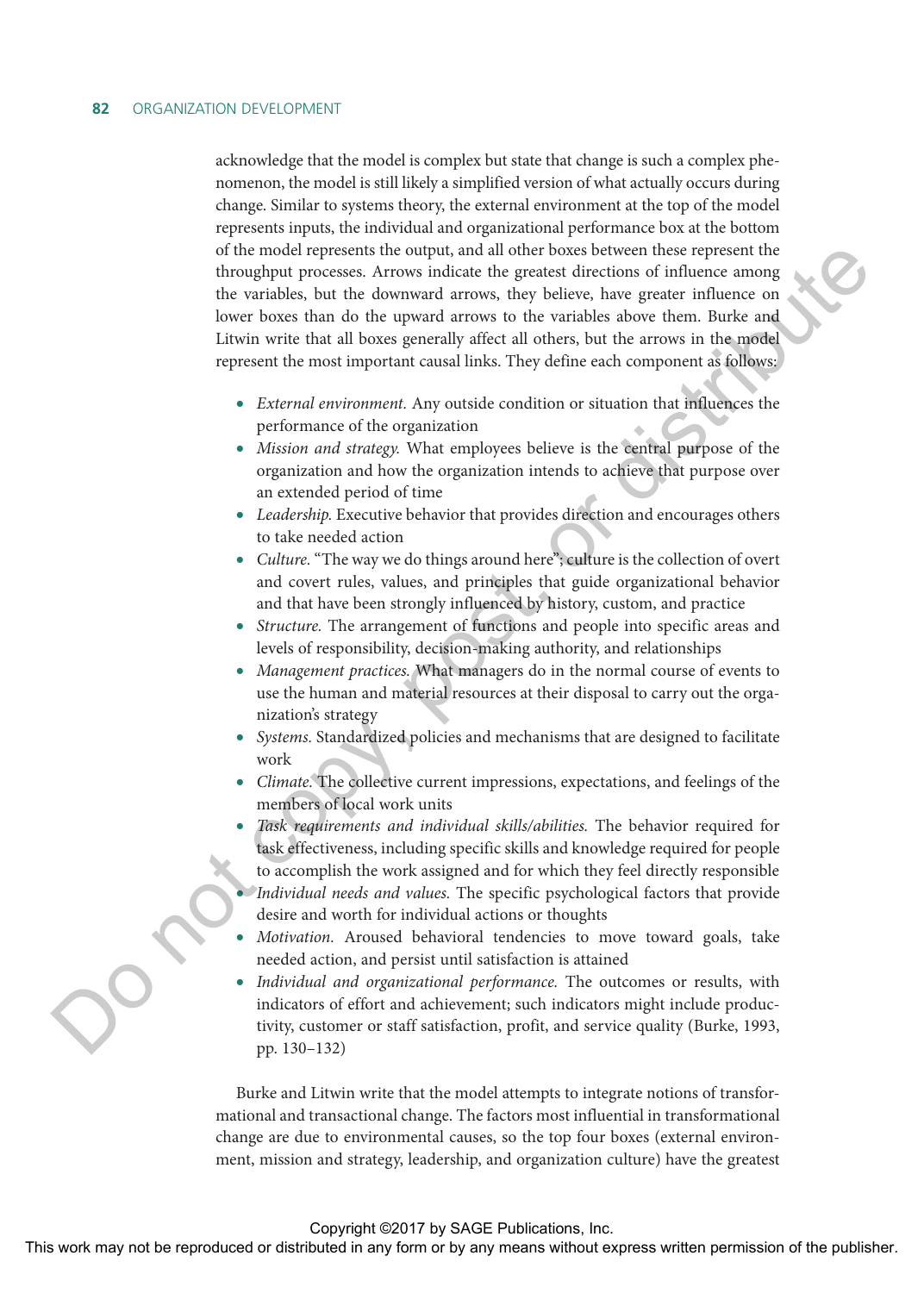influence on performance. During transactional change, the other boxes below this level (structure, management practices, and so on) are the major factors of interest. Burke (2002) has described several cases in which applications of the model have been successfully tested.

### *Weisbord's Six-Box Model*

Strictly speaking, Weisbord's Six-Box Model, first elaborated in a 1976 article, was not explicitly articulated as a model of organizational change (see Figure 4.5). In later years, however, Weisbord's model has become a popular diagnostic model to illustrate elements of a system that are out of sync with other parts of the system, in particular to explore how formal and informal systems are often misaligned or



**Figure 4.5** Weisbord's Six-Box Model

SOURCE: Weisbord, M. R. (1976). Organizational diagnosis: Six places to look for trouble with or without a theory. *Group & Organization Studies, 1,* 430–447. Reprinted with permission.

Copyright ©2017 by SAGE Publications, Inc.<br>This work may not be reproduced or distributed in any form or by any means without express written permission of the publisher.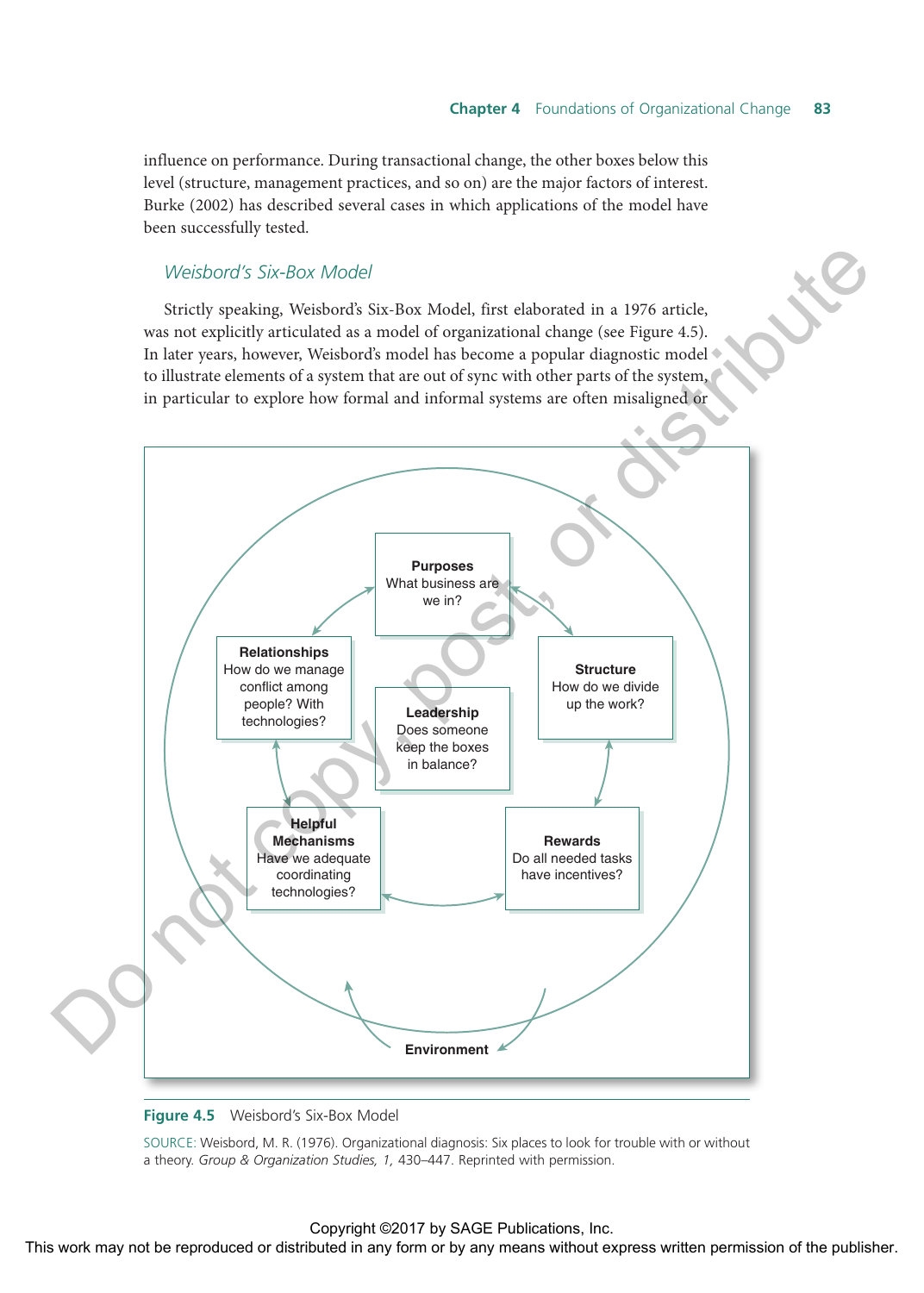### **84** ORGANIZATION DEVELOPMENT

contradictory. Consequently, it has become a popular model among practitioners for analyzing and conducting organizational change (Birnbaum, 1984; M. W. Ford & Evans, 2001).

Weisbord refers to the model as a "radar screen" (Weisbord, 1976, p. 431) depicting the interrelationships among six of an organization's component parts. Based on his experience, the model categorizes six common problem areas in an organization and helps to illustrate how symptoms can be seen in a systemic light. Each of the boxes has both formal (espoused and official) and informal (how things work in practice) components, and a complete diagnosis must attend to both. The model's six boxes are as follows:

- • *Purposes.* This box includes formal goal clarity (how well the goals are explained) and informal goal agreement (how well the goals are truly understood and acted upon).
- *Structure*. How well does the organizational structure match the needed outputs? Is the organizational structure followed or undermined in daily practice?
- *Rewards.* Does a (formal) reward system exist, and does it actually produce results, making employees feel as if their contributions are being rewarded (informal)?
- *Relationships*. This concerns the degree to which people can work interdependently and manage conflict successfully.
- • *Helpful mechanisms.* What formal mechanisms exist to facilitate work, such as budget processes, meetings, reviews, or other communications? How well do these helpful mechanisms meet their objectives?
- • *Leadership.* How do leaders lead? What do they state as their formal expectations? What norms do leaders informally role model or informally communicate?

When formal and informal components of the boxes are not in alignment, the organization may be expending energy maintaining both a formal system and an informal one that may or may not be functioning as needed. It is not the case that one of these systems is better than the other, but understanding how these six boxes function formally and informally can give insight into why an organization may be experiencing problems and where to begin interventions for change (Weisbord, 1976). Additional gaps may exist between the organization and its environment, between individual work and the organization's goals, or between different organizational units. It is this formal and informal gap analysis that Weisbord and others have noted is an especially important aspect of the model. Weisbord's Six-Box Model thus gives great insight into the internal functioning of a system. As some have noted, this advantage of the Six-Box Model may be its drawback as well, as it attends less to elements of the external environment and issues such as scarce resources or demands of external stakeholders (M. I. Harrison & Shirom, 1999). It also gives less insight into which gaps may be more serious than others. By placing leadership in the center of the model, it may also overemphasize the role of leadership and understate the role of individual employees in the functioning of the organization. The photometric method is considered or distributed in any form or by any form or by any means when the reproduced or distributed in a specifical field for distributed in a specifical field for distributed in a specifical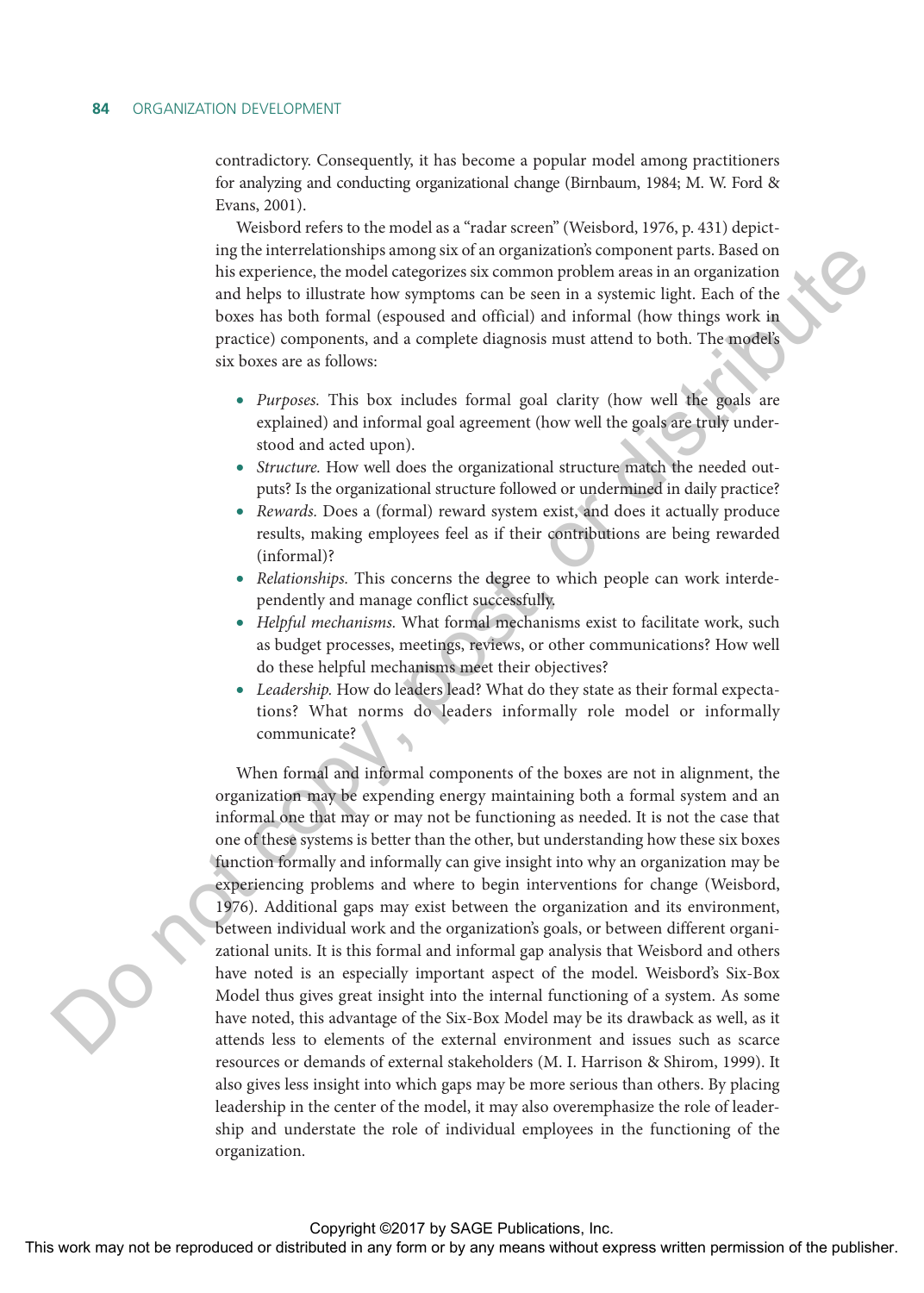This model, like the other three models, is consistent with the approach suggested by systems theory, that an organization exists in interaction with its environment, and that managing problems, misalignments, and holes between various components is a key to successful organizational functioning. This has been the dominant approach in OD and organization theory (Shaw, 1997). Assumptions about organizational components and analysis of "fit" remain a key feature of diagnostic recommendations in the practitioner literature (e.g., M. I. Harrison & Shirom, 1999). This approach can be enhanced, however, by another perspective, to which we now turn.

## **Organizations as Socially Constructed**

*The story goes that three umpires disagreed about the task of calling balls and strikes. The first one said, "I calls them as they is." The second one said, "I calls them as I sees them." The third and cleverest umpire said, "They ain't nothin' till I calls them."*

—Simons (1976; cited in Weick, 1979, p. 1)

A second view of organizations is a more recent evolution in organizational theory, and it offers a different perspective on change than the models we have just seen. The intellectual history of the idea of social construction in organizational studies is usually traced to Berger and Luckmann's (1967) seminal work *The Social Construction of Reality,* and it has been particularly influential in organizational theory over the past 3 decades. Consider that in our everyday language, or even in texts such as this one, organizations are frequently personified as actors in their own right. We speak of working "in" an organization, thinking of an organization as a container or physical environment. We speak of organizations "adapting" to their environment, or the production department "deciding" to increase output. Classical organizational theory actually considered organizations to be "living things" with "a concrete social environment, a formal structure, recognized goals, and a variety of needs" (Wolf, 1958, p. 14). Yet organizations are not people, and a number of important ideas are obscured when we personify them. dominant equivalent in the representation in the representation of the reproduced or the reproduced or the reproduced in any means we reproduced in any means we reproduced in a stributed in any positive or distributed in

The social construction view argues that organizations are not exactly things at all, but that the organization is really a concept developed out of our own actions and language. Some scholars suggest that the study of organizations is really the study of the process of organizing, with the verb form emphasizing the active role we take in creating our organizations. If you consider an organization that you know well and try to point to what "it" is, you may point to a building to show where it is located or show an organizational chart as an abstract representation of how that organization is structured, but you will not have pointed to the organization. (The building could still exist without the organization, for example.) Drawing boundaries between the organization and its environment can be an equally challenging exercise. Consider the city in which you live as an organization and try to delineate what is "inside" and what is "outside" it. There is city hall and its employees,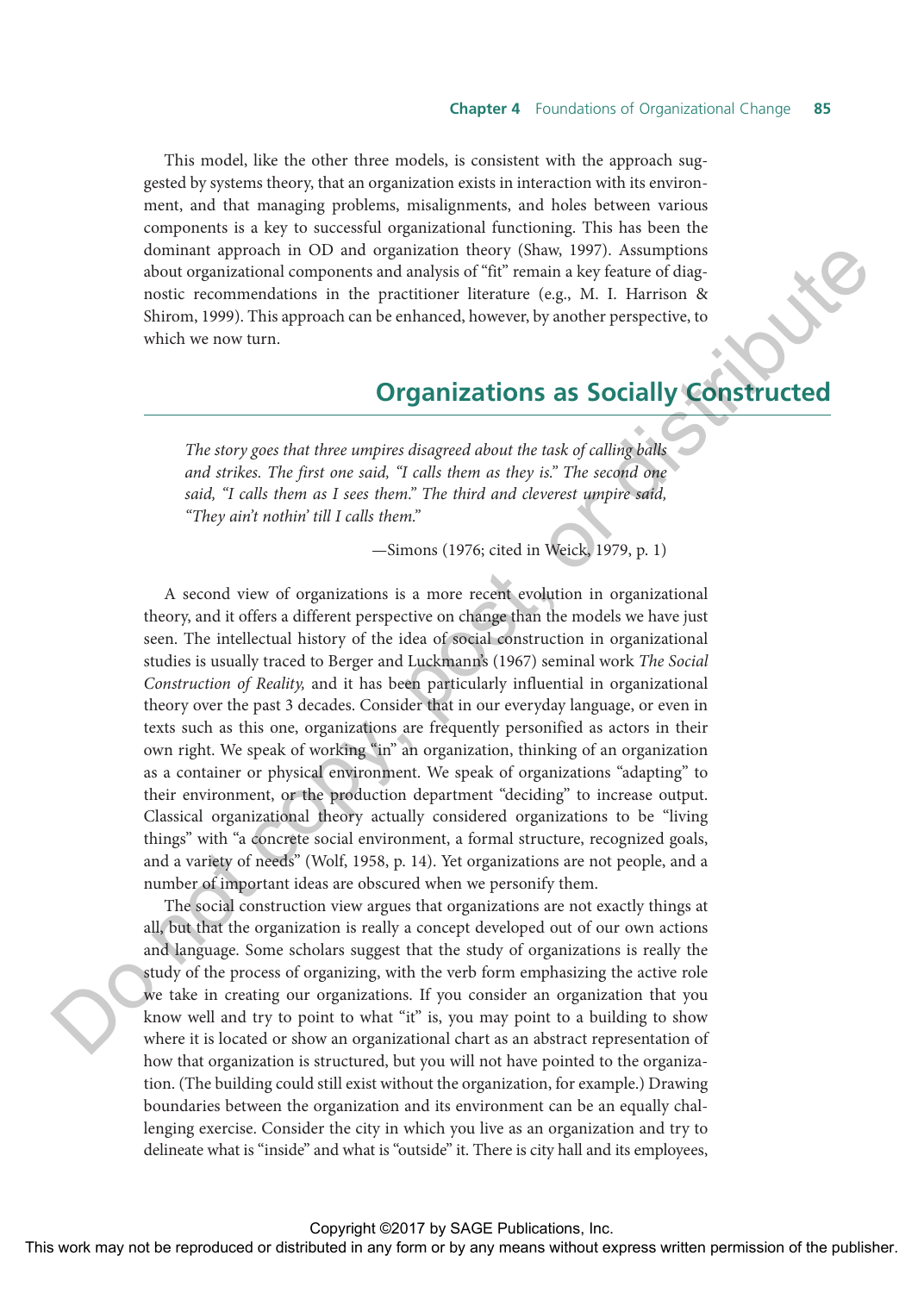but what about the citizens, or those who do business in the city but live in another, or the developers who built the local shopping mall? Are they to be considered part of the organization as well, or do they belong in the environment category? From this perspective, the boundary between the organization and its environment is not a sharp or easily defined one, and can even sometimes be fluid from interaction to interaction. Weick (1995) writes that "*environment* and *organization* conceal the fact that organizing is about flows, change, and process" (p. 187). The terms *organization, boundary,* and *environment* in systems theory become more complex and perhaps less meaningful when we start to delve more deeply into how to define them.

The view of organizations as socially constructed differs sharply from the systems theory perspective in many respects. It challenges the prevailing assumptions of systems theory that organizational environments, inputs, processes, outputs, feedback, and so on are self-evident concepts and categories with predefined singular meanings on which we all agree. Instead, it sees those concepts and categories as created, developed, and infused with meaning by organizational members. The quote above about baseball umpires illustrates the primary difference between systems theory and social construction. In systems theory, the process of pitching to a batter, calling balls and strikes, and tallying outs and so forth would describe a subprocess in a baseball game. While accurate on its surface, it omits the process of constructing meaning (defining what count as balls, strikes, and outs) from an umpire's perspective that actually creates the possibility of the game existing (imagine if all umpires agreed to refuse to interpret a pitch!).

As a second example, let's return to the illustration cited previously about the automobile factory and feedback processes, where information such as sales revenue figures fed back into the factory tells them to build more cars. The revenue figures themselves, as numbers, mean nothing on their own. Instead, they must gain meaning through the process of interpretation. An organizational member (a manager or executive, presumably) must interpret the sales figures and decide (based upon a preexisting agreement, past experience, or even just a hunch) that the numbers mean that enough cars have been sold that additional inventory will be needed. Here, it is the manager's interpretation and judgment that give the data meaning for the organization. Indeed, an incredible amount of information exists in organizational environments that must be given meaning (think, for example, of the competitive landscape, Wall Street expectations, financial performance, past history of the firm, union agreements and employment conditions, customer expectations, and much, much more). To say, as systems theory does, that the environment specifies how the organization must act to achieve equilibrium omits the process of making and creating meaning, and developing and sharing interpretations, that explains how and why organizational members decide to take action. (Notice how few organizational members are mentioned in the descriptions of systems theory.) One could never gather all relevant information before a decision. Instead, information is selectively gathered, made sense of, and shared to create a socially constructed truth that organizational members will use for decisions and action (March, 1994). The category of "environment" is thus invented The results of the state or the results of the results of the results of the results of the results of the results of the results of the results of the results of the results of the results of the results of the results o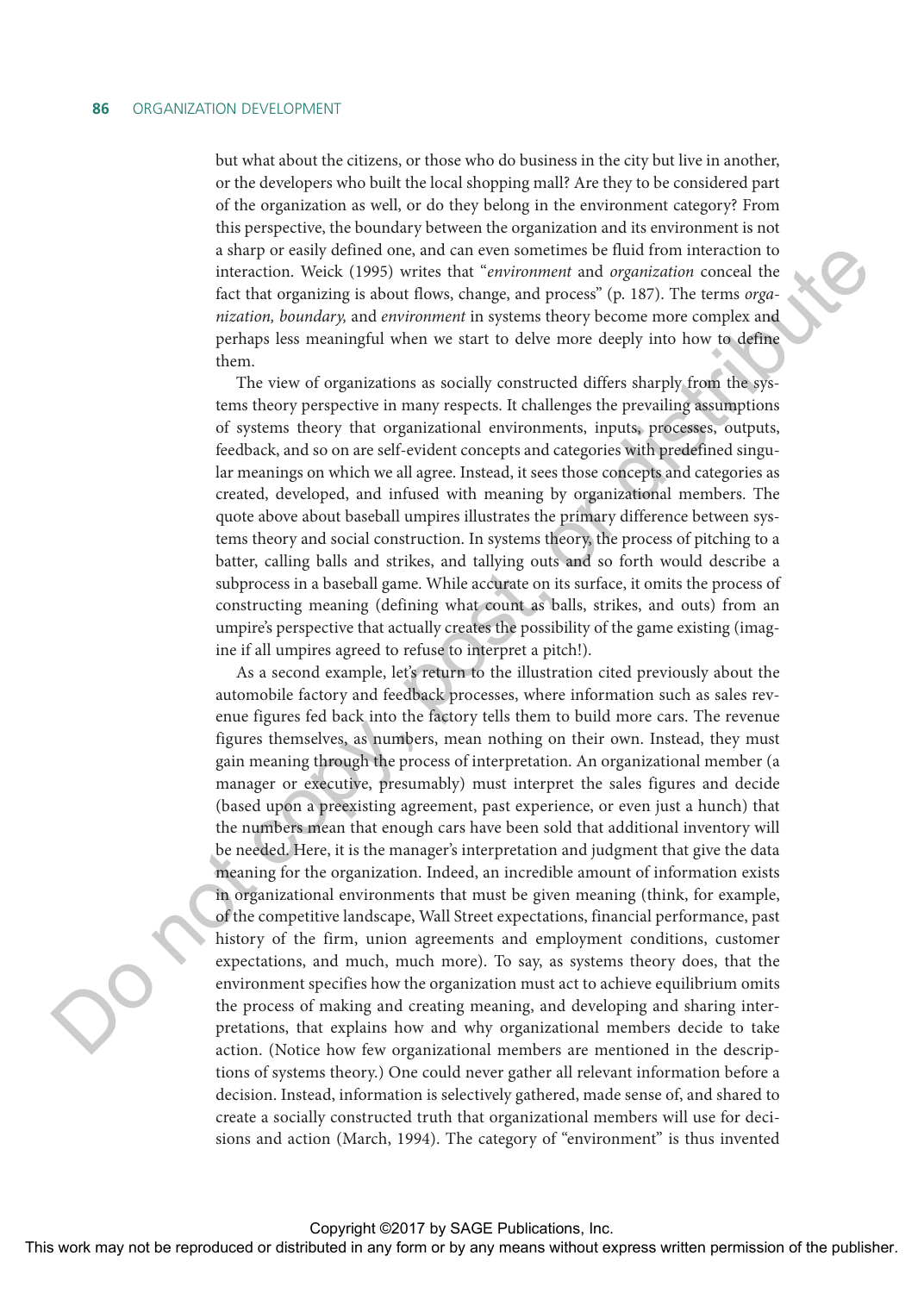and invested with meaning by organizational members, and it does not exist outside of their interpretation. Weick (1995) calls this concept *sensemaking,* which he defines as "placement of items into frameworks, comprehending, redressing surprise, constructing meaning, interacting in pursuit of mutual understanding, and patterning" (p. 6).

Interactions and language are important areas of attention in the social construction perspective because it is through regular interaction and dialogue that organizations are developed and change can occur. As J. Kenneth Benson (1977) wrote, "People are continually constructing the social world. Through their interactions with each other social patterns are gradually built and eventually a set of institutional arrangements is established. Through continued interactions the arrangements previously constructed are gradually modified or replaced" (p. 3). Thus, sensemaking is an ongoing process, not something with a defined beginning or ending (Weick, 1995). (This idea reinforces the value of OD, discussed in the previous chapter, that organizations and individuals are always in process.)

The social construction perspective has become an attractive one for both researchers and practitioners because it resonates with what we experience in organizations as we make sense of our activities and the actions of others. It also respects the ambiguity and multiple meanings that many organizational members experience and the necessary interpretive processes that characterize much of organizational life. Decisions are considered and rationalized based on complex and contradictory facts. Roles are negotiated and enacted, not predetermined by job descriptions. Press releases and executive communications are scrutinized, debated, and examined for hidden meanings. We leave conversations with colleagues to begin other conversations, sharing information and interpretations in each conversation. Multiple contexts and facts can be brought to bear on any situation to result in ambiguous and inconsistent interpretations. For many students of organizational studies, the social construction perspective fills in the missing elements of systems theory to provide a richer and more dynamic view of how organizations work. It describes how members experience organizations as social environments where interaction is fundamentally how work is accomplished and sensemaking is how it is understood and experienced. Particularly in less mechanistic, manufacturingoriented environments, in today's knowledge-intensive organizations, the machine view of organizations assumed by systems theory seems less accurate when applied to the globalized and fragmented "postmodern" organization of the 21st century. Many believe that the social construction approach more effectively captures this new reality (Bergquist, 1993). The<br>mean of the reproduced or distributed in any form of the results of the results of<br>the reproduced or distributed in any form or by any means we can be reproduced in<br>the results of the results of the results of the pub

### **The Value of the Social Construction Approach for OD Practitioners**

The social construction perspective has gained a following among organization development practitioners because it offers several distinct benefits. First, like systems theory it offers a useful (but different) explanation for human behavior.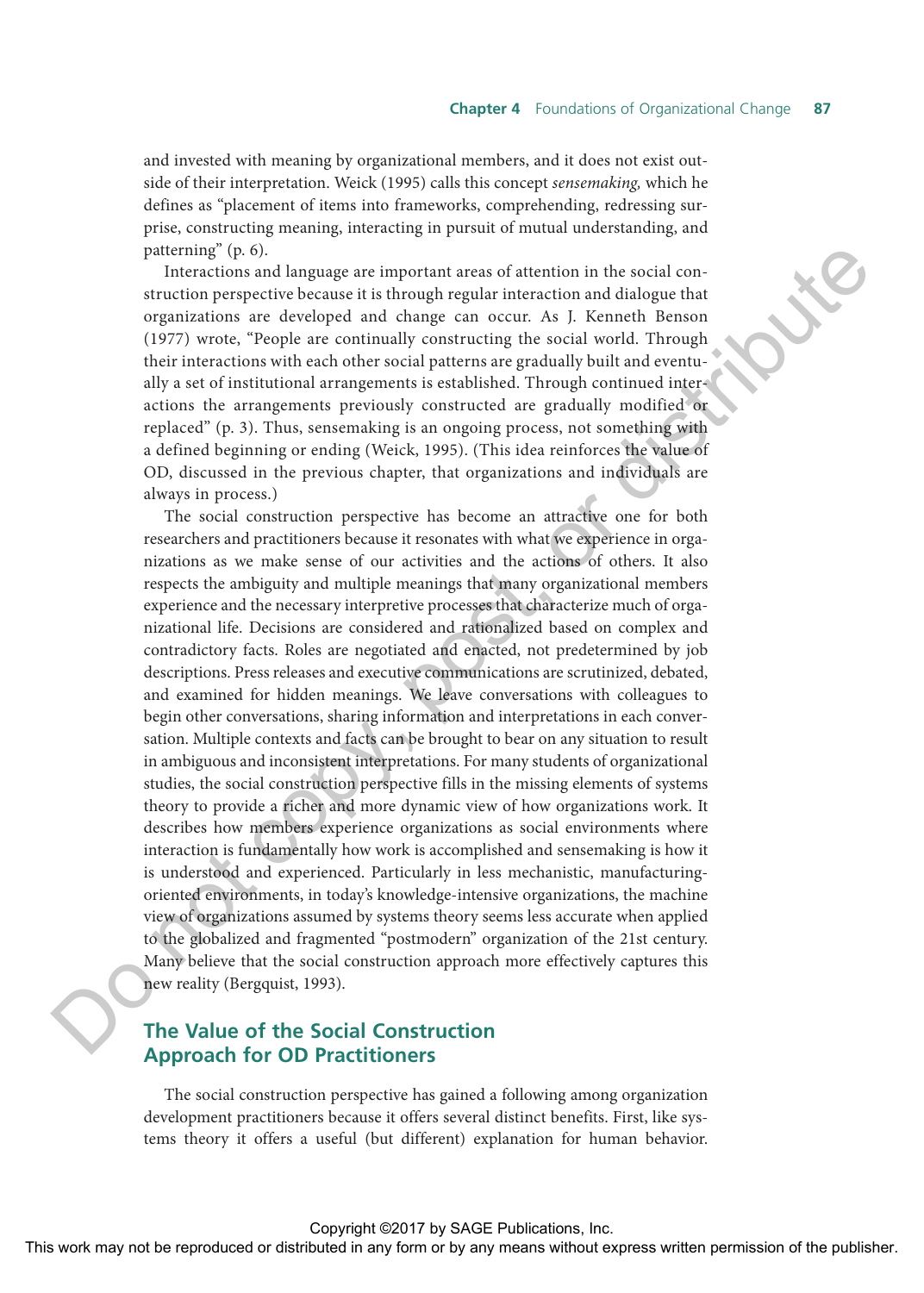It explains why, for example, organizational members would be less willing to take risks after witnessing a layoff in another division in which risk taking was common. Perhaps a logic has been developed in which members believe that taking risks means that losing one's job is likely. As a second example, consider that perhaps an executive decides to terminate a product line that is losing money. Instead of seeing this as a one-dimensional decision based on input from the environment, the social construction perspective helps to articulate the complexities in collecting, interpreting, and sharing the information used to make and communicate the decision. The social construction perspective directs the OD practitioner's attention to the cultural processes of sensemaking that result in action.

Second, the social construction perspective emphasizes the active role that members take in creating the organization. Members may decide to create a new department, change a structure, adopt new titles, or change a process. While an individual member may not have the choice to change a certain policy, the policy is one developed by organizational members and created for the organization's benefit. Relationships among supervisors and employees are not confined to rigid rolebased interactions, but are multidimensional and can be friendly, cold, formal, sociable, and so on. Relationships between coworkers or departments are more complex than simply sharing orders or instructions between them and can be cooperative or contentious, relaxed or rigid. The social construction perspective illustrates the active choice that we make in creating these systems and relationships. This implies that OD practitioners should create situations in which people can choose a different organization to create, such as new policies, processes, roles, or relationships. Accepting this adaptability gives practitioners and organizational members the freedom to create changes that they desire to see (within boundaries, frequently, that we also agree to respect). While this does not deny the importance of leadership in change or the financial or environmental realities, it places an equal emphasis on everyday conversations that occur in the organizational network among all participants. recently the restributed in the relationship of the relationship of the relationship or any means with the restributed in any form or by any means with the relationship of the relationship or the complete in relationship

Third, the social construction perspective helps OD practitioners to see the importance of communication in creating change (J. D. Ford & Ford, 1995):

Stories, myths, rituals, and language use are not simply reflections of organizational meanings; they are the ongoing dynamics that constitute organizational life. Meanings, then, do not reside in messages, channels, or perceptual filters. Rather, they evolve from interaction processes and the ways that individuals make sense of their talk. (Putnam, 1983, p. 40)

Words and their context are important, and the interpretive processes that we use to make sense of words often go unexplored. Consider a situation in which an organization, under financial pressure and rumors of layoffs, is required by law to send out an annual benefits notice to all employees. The notice states that following an involuntary termination, employees are eligible for continued medical benefits for a length of time following termination. From the perspective of the human resources benefits department, this is an ordinary compliance activity, but from an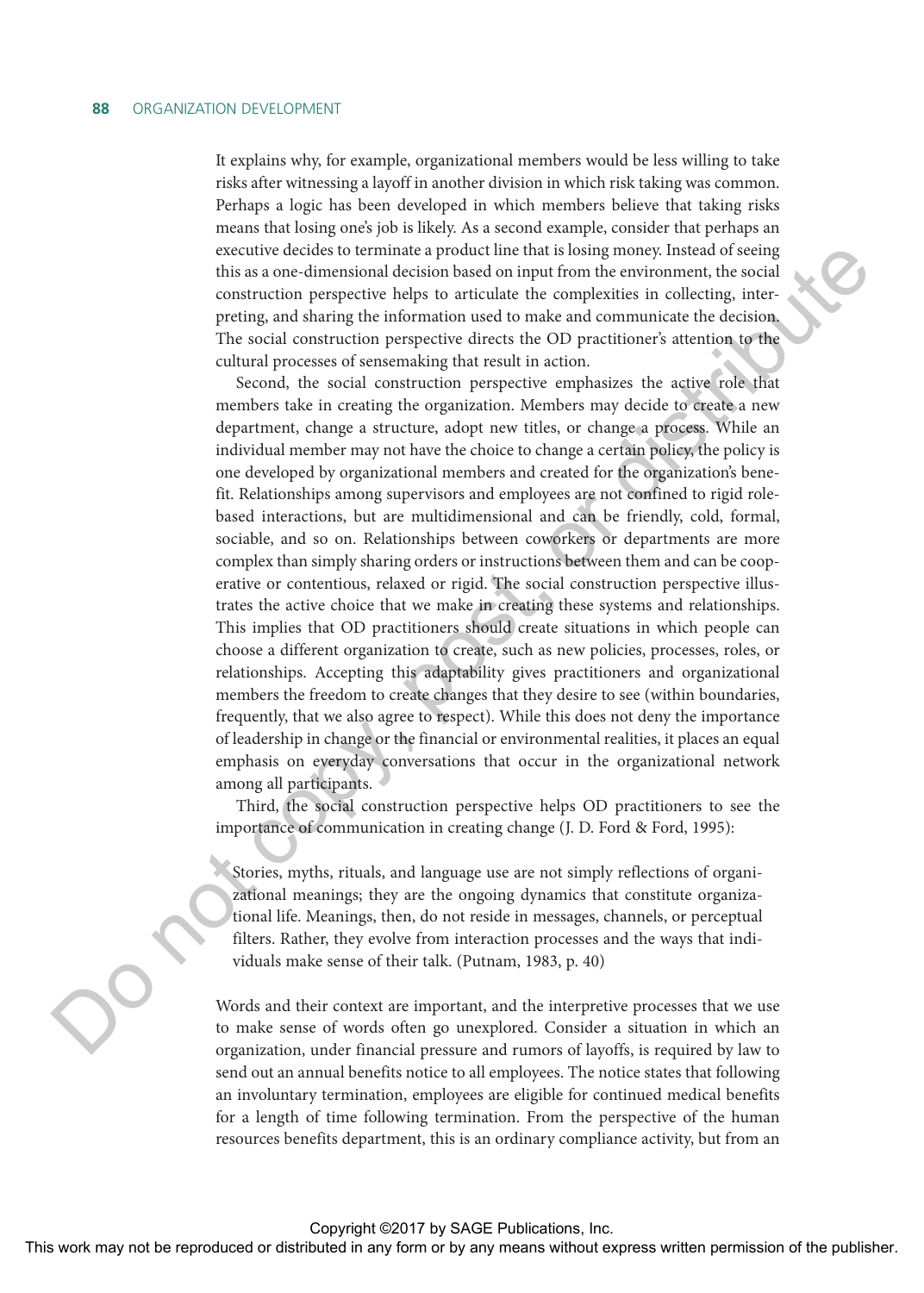employee's perspective, it could be alarming to receive such a notice unexpectedly mailed to one's home, considering the context. OD practitioners can become attuned to context, language, and interpretation mechanisms and help organizational members become more explicit about their interpretations. They can understand the context for interpretation of any particular message and make better recommendations about how communication will be received. Jeffrey and Laurie Ford (1995) write that communication is not just another part of change, but it is the primary means by which change occurs.

Finally, the social construction perspective stresses that organizational change has as its foundation a change in meaning. Sensemaking logics lie beneath values, beliefs, and attitudes, as well as organizational practices, identities, and processes. Simply changing a practice, a role, a title, or a department name does not always change the underlying interpretive processes that members have adopted. Consequently, the approach assumes that change can best be accomplished when organizational members have the opportunity to work together to define new practices (Weick, 1995).

## **Approaches to Organizational Change Consistent With a Social Construction Perspective**

Approaches to organizational change consistent with a social construction perspective look quite different from those explained earlier that are consistent with a systems theory perspective, as they recognize that change is a "messy" and unpredictable phenomenon (Shaw, 1997). Calling these approaches "models," in the sense that we have just seen, is also misleading because they question the very structures that systems theory assumes. Instead of locating organizational change in categories such as leadership, strategy, or rewards, the social construction perspective explains change as a change in interpretive mechanisms, conversations, communication, meaning, and cognitive schema. "This, in turn, implies that a primary way to effect change in social systems is by changing the prevailing discourse," write Marshak and Grant (2008, p. 39).

In fact, the very idea of organizational change is rethought in this perspective. Weick (2000) argues that "the breathless rhetoric of planned transformational change, complete with talk of revolution, discontinuity, and upheaval, presents a distorted view of how successful change works" (p. 223). He argues that most models contrast change with inertia, whereas if we recognize that organizations are never really in inert states at all, we become more interested in the ongoing "ebb and flow" (p. 230) of organizational life. As Jeffrey Ford (1999) points out, what constitutes a change is ambiguous and can mean different things to different people. Most change models tend to presume that a change is a single, easily identifiable phenomenon that members could point to and identify as "the change." Most practitioners and organizational members, however, recognize that change has multiple parts, some of which may or may not be successful, and that these have multiple meanings for various audiences. A widespread organizational change affects different employee groups in different ways, so a single definition stand the control to the repression of any fartness were good in ande states<br>
The reproduced in any form or the publisher area of color or by any means with the publisher. The publisher and the publisher and the publisher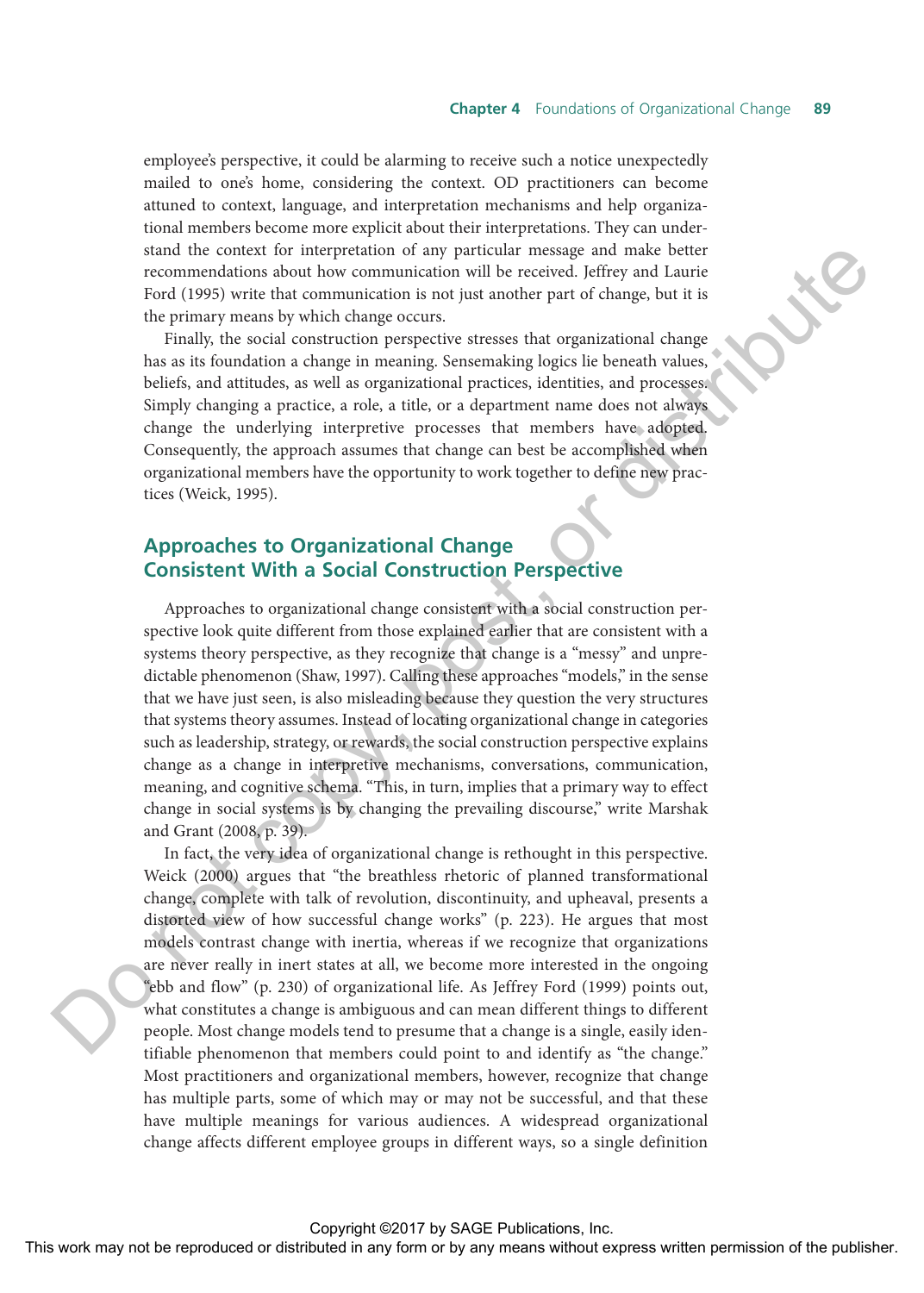of the change may not be possible. Instead, as we have learned, the social construction approach is interested in what the change means to people, recognizing that this meaning may shift and adapt at various points in time. Consequently, social construction approaches to change tend to emphasize continuous change rather than episodic change, privileging the role of language and discourse in change (Weick & Quinn, 1999).

Jeffrey Ford (1999), for example, argued for a definition of organizational change as "shifting conversations," in which people use different language to understand and accomplish change. When change occurs, it does so "when one way of talking replaces another way of talking" (Barrett, Thomas, & Hocevar, 1995, p. 370). Jeffrey and Laurie Ford (1995) describe four different kinds of conversations that occur during organizational change: conversations that initiate change, conversations that seek to understand change, conversations for performance, and conversations for closure. No one mix of conversational types is right for every change, they note:

The successful implementation of change is a function of conversations that reflect the evolving context and progress of the change, including the results produced and breakdowns to be resolved. Identifying an appropriate conversational pattern, therefore, is a pragmatic issue of determining which type of conversation is most likely to work in the current situation, trying it, seeing what happens, and making adjustments in and to subsequent conversations. What this means is that change managers may find a conversational mix that is effective in one change but ineffective in another. (J. D. Ford & L. W. Ford, 2008, p. 448)

This approach can explain how, when change does not proceed as expected, certain conversations may not have taken place at all, or may have taken place unsuccessfully.

This model of change-as-communication calls into question the categories discussed in earlier models (e.g., structure, systems, leadership, culture), because those factors are only relevant to the extent that organizational members draw upon them in conversation. Understanding how a change is proceeding depends on careful study and attentive listening to how language has changed (Anderson, 2005b). Echoing MacGregor's recommendation to listen carefully to managers' implicit theories, Jeffrey and Laurie Ford (1995) write, "Managers' assumptions about how ideas are related can be discovered through a study of their conversations about change, particularly during conversations for understanding" (p. 563). Thus, this approach sees change not as an abstract set of influences among boxes, but as a series of conversations where change can be discussed and debated, and new ideas can emerge. The may note that the representation of the representation of the representation of the reproduced or the reproduced or the reproduced in a space of the representation of the representation of the representation of the re

Also proposing a social construction model for change in their popular work *How the Way We Talk Can Change the Way We Work,* Kegan and Lahey (2001) have written about seven new language shifts that leaders can encourage to support change: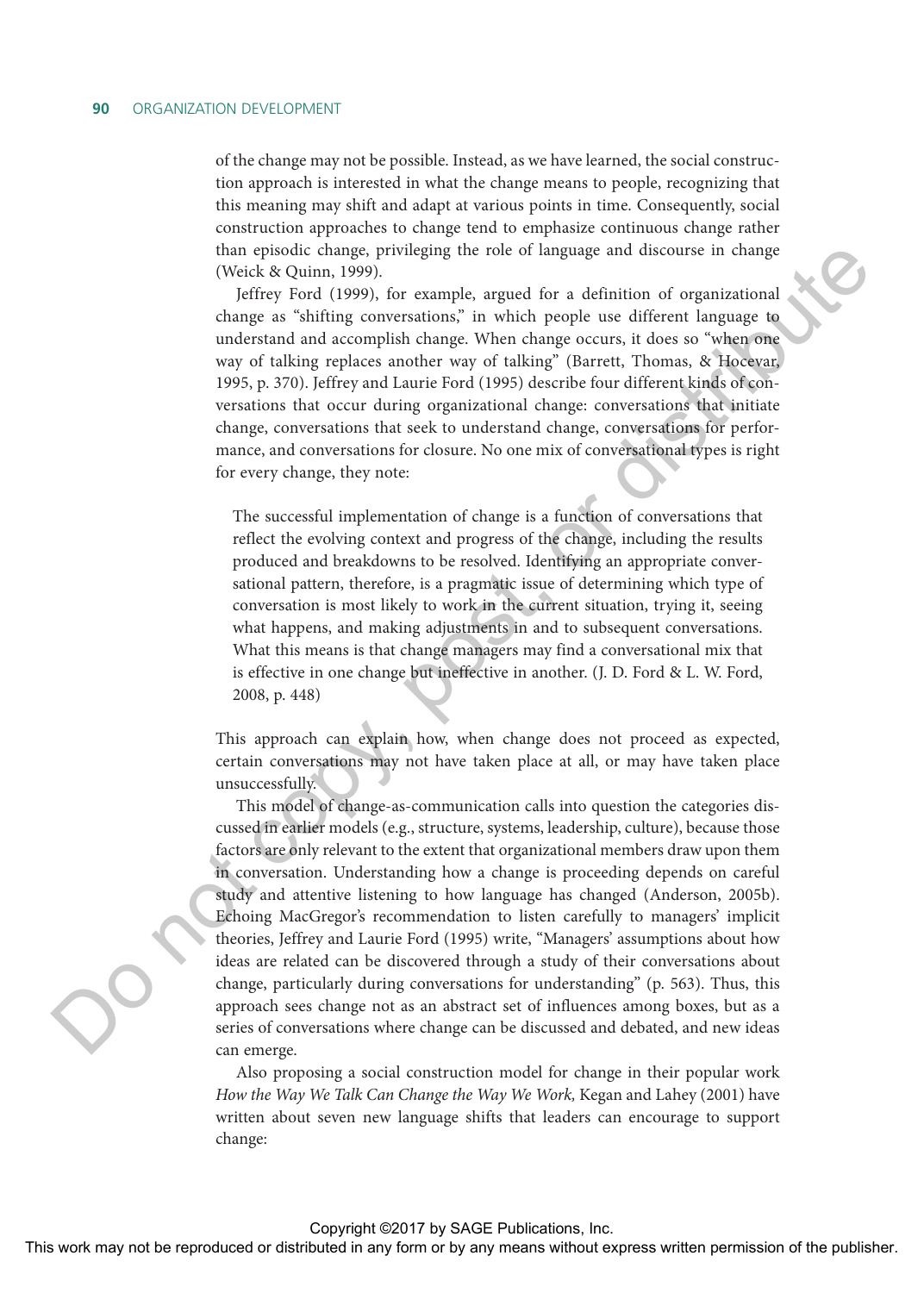- 1. From the language of complaint to the language of commitment
- 2. From the language of blame to the language of personal responsibility
- 3. From the language of "New Year's Resolutions" to the language of competing commitments
- 4. From the language of big assumptions that hold us to the language of assumptions that we hold
- 5. From the language of prizes and praising to the language of ongoing regard
- 6. From the language of rules and policies to the language of public agreement
- 7. From the language of constructive criticism to the language of deconstructive criticism (pp. 8–9)

They argue that these seven languages play a role in conversations that we have at individual, team, and organizational levels, and that they often inhibit us from making the changes we seek to make. New conversations can encourage greater learning and achieve change.

The role of the change agent implied by social construction models of change is to facilitate an appropriate environment for these conversations. Managing change in this vein is more like coaching an improvisational jazz band than turning a series of levers and dials on a machine. Creating change does not mean rigidly following the same set of rules through a well-defined process no matter what is trying to be changed, but being inventive and creative with how it is achieved, negotiating among different stakeholders to produce the dialogues that need to happen for change to succeed. In this approach, "the job of a change agent . . . is to initiate, maintain, and complete conversations so as to bring into existence a new conversational reality in which new opportunities for action are created and effective action takes place" (J. D. Ford, 1999, p. 492). How effective change is depends on how well new conversations are initiated and adopted. Marshak and Grant (2011) argue that multiple levels of conversation exist at which to intervene to accomplish change: the intrapersonal (cognitive frames and schema), the personal (one's own language choices), the interpersonal and the small group (conversations occurring between individuals or in groups), and the organizational level (official discourses and statements of mission and values). Each of these conversations is in some way implicated in effective change. From the language of big assumptions that hold as to the language of such any means with the reproduced or distributed in any form of the reproduced in any form of the publisher. The reproduced in the language of constrai

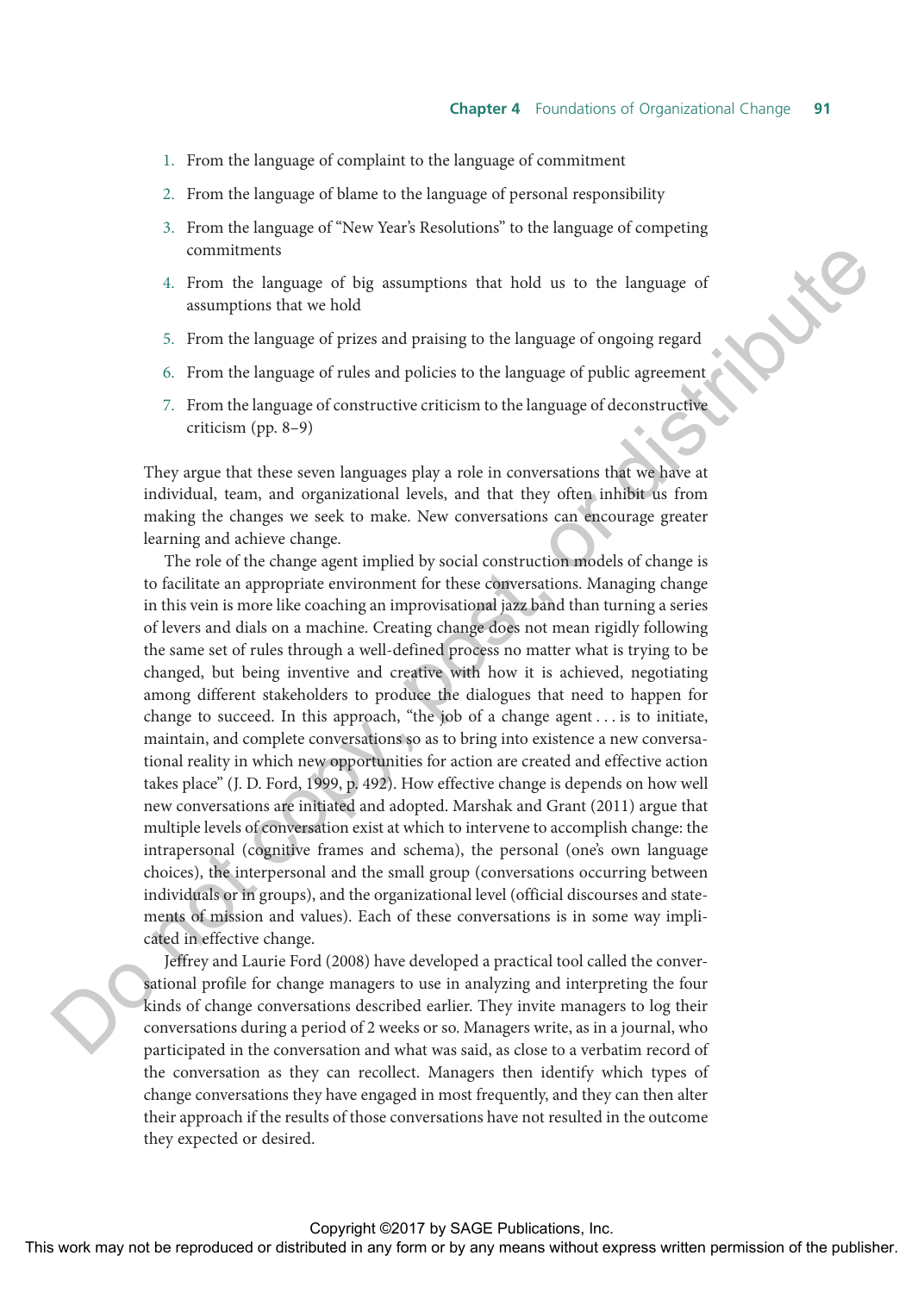After seeing analysis of their conversations and results, managers come to their own conclusions about what might be missing or not working; that is, develop a hypothesis, which they can then test by altering either the type of conversations they use or the content of those conversations. (p. 455)

Managers might realize, for example, that they engage in conversations for understanding, assuming that action will follow, but that they have not been explicitly engaging in conversations for performance in which actions are discussed.

### **New Paradigms in OD**

In addition, related to the social construction approach to change, new paradigms are emerging in organization development that take the social construction philosophy quite seriously. One of these has been influenced by the study of self-organizing systems in biology and other disciplines. The complex adaptive systems perspective, like the social construction approach reviewed above, rejects the notion of the organization as a machinelike set of interconnected and systematized parts that form a predictable whole. Instead, this view sees the organization as ever-changing based on emerging patterns of self-organization created by the interactions of those agents acting as part of it (Olson & Eoyang, 2001). This approach rejects the belief inherent in systems theory that systems are generally alike and general principles can be applied to predict how they will react and respond. Instead, complex adaptive systems thinking believes that individuals and organizations respond differently depending on the circumstances, so behavior cannot be predicted and controlled so systematically. This implies that managing change does not work from a top-down perspective, as in systems theory, but instead, "the role of the change agent is to use an understanding of the evolving patterns to . . . affect the self-organizing path, to observe how the system responds, and to design the next intervention" (Olson & Eoyang, 2001, p. 16). For many observers, this approach resonates because it highlights how changes can adapt and spread throughout a system to illustrate how even small changes made to a single project team can have expansive effects across the organization. The state of the means with the repression or distributed in a state or distributed in any means were expected or distributed in a state of the publisher or distributed in any means were determined in a state of the publi

Another of these emerging paradigms, a dialogic approach to OD, similarly supports the notion that changes in an organization can be continuous and emergent, and that they are based in the narratives and changing conversations of organizational members. This view also takes seriously the notion that the organization and its changes are not objectively real phenomena (nor that there is agreement about them) that exist apart from the reality defined and ascribed to them by organizational members. In fact, there are likely to be multiple and competing discourses about change circulating at any given time. What does this view imply about the role of the OD practitioner? To fully appreciate the implications of the dialogic perspective on OD, we will postpone a more complete description of this perspective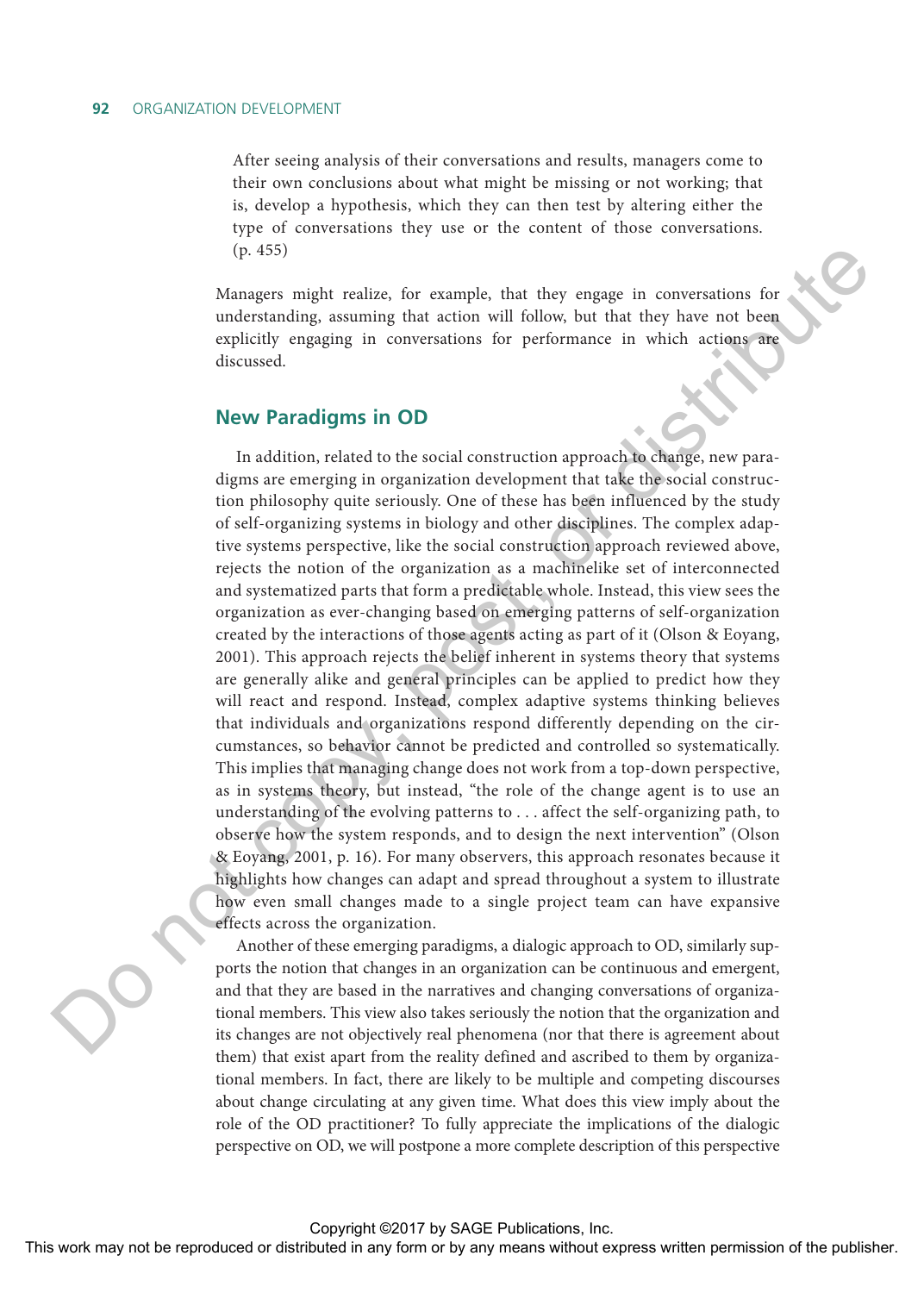until the next chapter, when it can be effectively contrasted with a classic diagnostic OD process.

At this point, you may be wondering which of these explanations of organizational change is the most appropriate one to use. Each offers benefits and contains drawbacks, making some elements of the organization visible while it obscures others. From a philosophical perspective, there are some fundamentally incongruous assumptions between the two schools of thought, so buying into multiple perspectives would seem impossible (e.g., the nature of organizational structure as representing an empirical reality versus being socially constructed).

From a practitioner's pragmatic view, however, each of these models offers unique insight into a client's environment. For some, what matters is not so much which model is right, but instead which model helps to facilitate additional understanding and is most consistent with both a practitioner's approach and the client's need. For example, in a highly structured hierarchical environment or in a stable organization not experiencing rapid change, clients may be more drawn to systems theory approaches. Alternately, in a rapidly changing or uncertain environment, practitioners may find it enlightening to examine a team's language during meetings to better understand how the team is arriving at decisions or how team member conflicts reflect different underlying assumptions. Using multiple models may also help to illuminate new aspects of a situation, since being overly wedded to one particular model may blind the practitioner to important information (Burke, 1993). What is important is to be conscious of the assumptions of the approach being taken and the consequences of those assumptions. contrins the publisher may not be reproduced to the reproduced or distributed in any form or by any form or  $\sim$  by any form or  $\sim$  by any means were proposite the publisher. This was control the publisher or distributed

### Practices in Leading Change

No matter the model of change that guides it, many scholars and practitioners believe that there are several practical steps and ideal leadership practices that will facilitate change. Kotter (1996) has outlined eight steps that leaders should follow in instituting a major change in their organizations:

- 1. *Establishing a sense of urgency.* Fight complacency about current performance by examining current performance and measuring it against competitors or other benchmarks.
- 2. *Creating the guiding coalition.* Build a team of energetic, capable leaders who have expertise and credibility to lead the change.
- 3. *Developing a vision and strategy.* Create an engaging description of the future and the path that will be taken to get there.
- 4. *Communicating the change vision.* Communicate regularly, using multiple media, in jargon-free language, what the change will mean and why organizational members should be enthusiastic.

*(Continued)*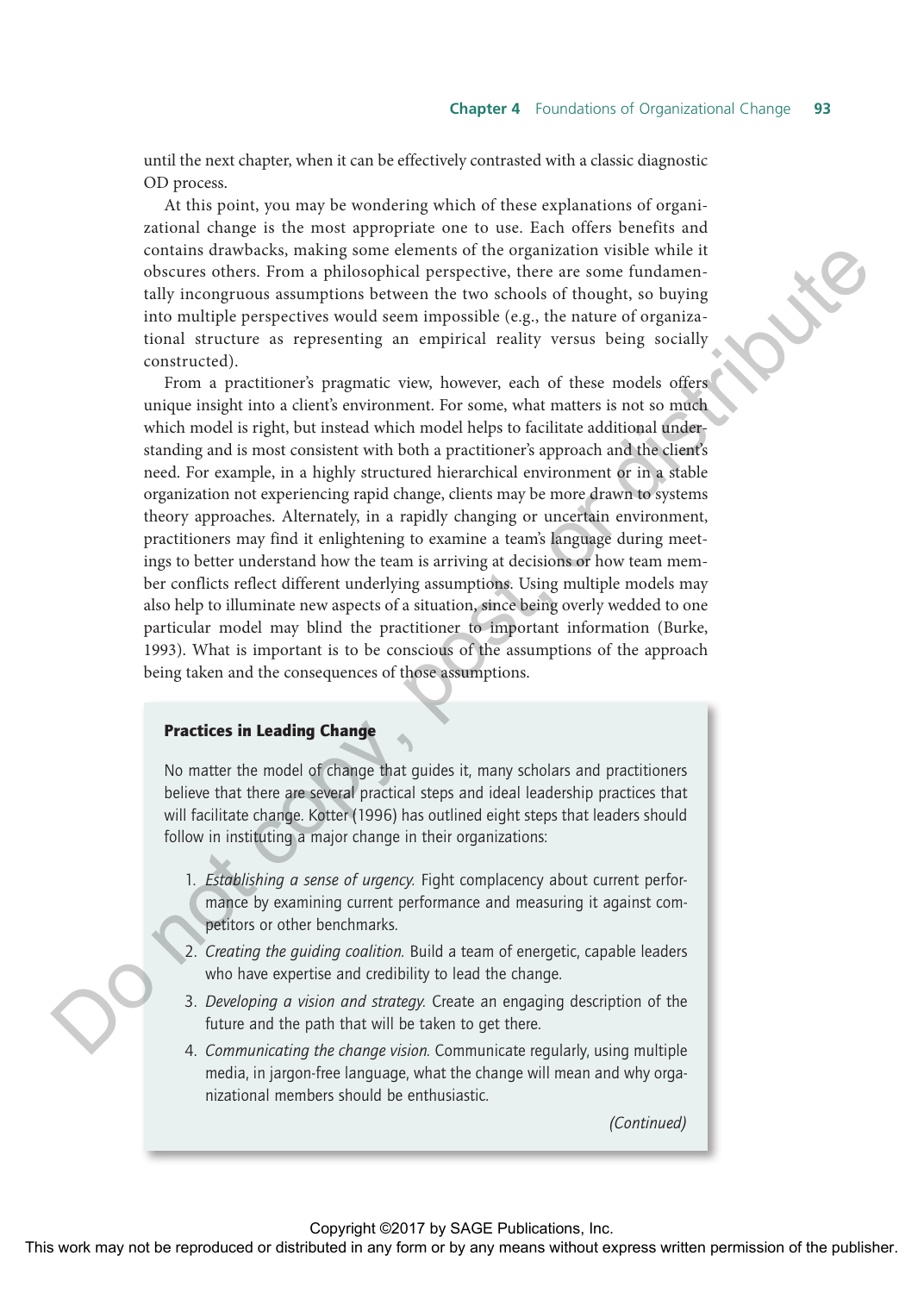### (Continued)

- 5. *Empowering broad-based action.* Remove organizational, systemic, skill, and policy barriers to making the change successful.
- 6. *Generating short-term wins.* Implement a number of immediate and visible changes to prove the success of the change effort and provide motivation.
- 7. *Consolidating gains and producing more change.* Overcome the tendency to become complacent and continue to promote even greater changes.
- 8. *Anchoring new approaches in the culture.* Ensure that new employees and new leaders represent the desired culture. (p. 21)

## **Summary**

Organizational change is the explicit purpose of most organization development work. Practitioners intervene in organizations at the individual level, at the level of group or team, with multiple groups or teams, at the whole organization level, and between organizations, states, or nations. Change can be planned or unplanned, one-time or continuous. It can also be first-order change, or minor modifications within existing patterns, or it can be second-order change, which are creations of new frameworks and patterns.

Scholars and practitioners have developed models and approaches to explain how change occurs, and each model has benefits and drawbacks. Some of these models are based in systems theory, seeing an organization as a set of input, throughput, output, and feedback processes. Lewin's three-phase approach to change as unfreezing, moving, and refreezing, as well as the Nadler-Tushman congruence model, the Burke-Litwin model of change, and Weisbord's Six-Box Model all are consistent with the basic tenets of systems theory. These models explain how change can be successful when the basic components of the organization fit together effectively, and that changes to one area often result in necessary and perhaps unintended changes to another area. A different approach to change has a social construction perspective at its core, which sees organizations as they emerge and unfold in communication patterns. This approach sees change as a continuous process rather than a specific project. S. Generation permission, the representation and the multipulation and the repression of the compatibility of the compatibility of the compatibility of the compatibility of the compatibility of the publisher. The composit

With a good understanding of organizational change, the OD practitioner can be more conscious of the most appropriate interventions that will help produce change. In the next chapter we will focus more specifically on the practitioner's role, how an OD practitioner works with a client, and the process that the OD practitioner follows during change.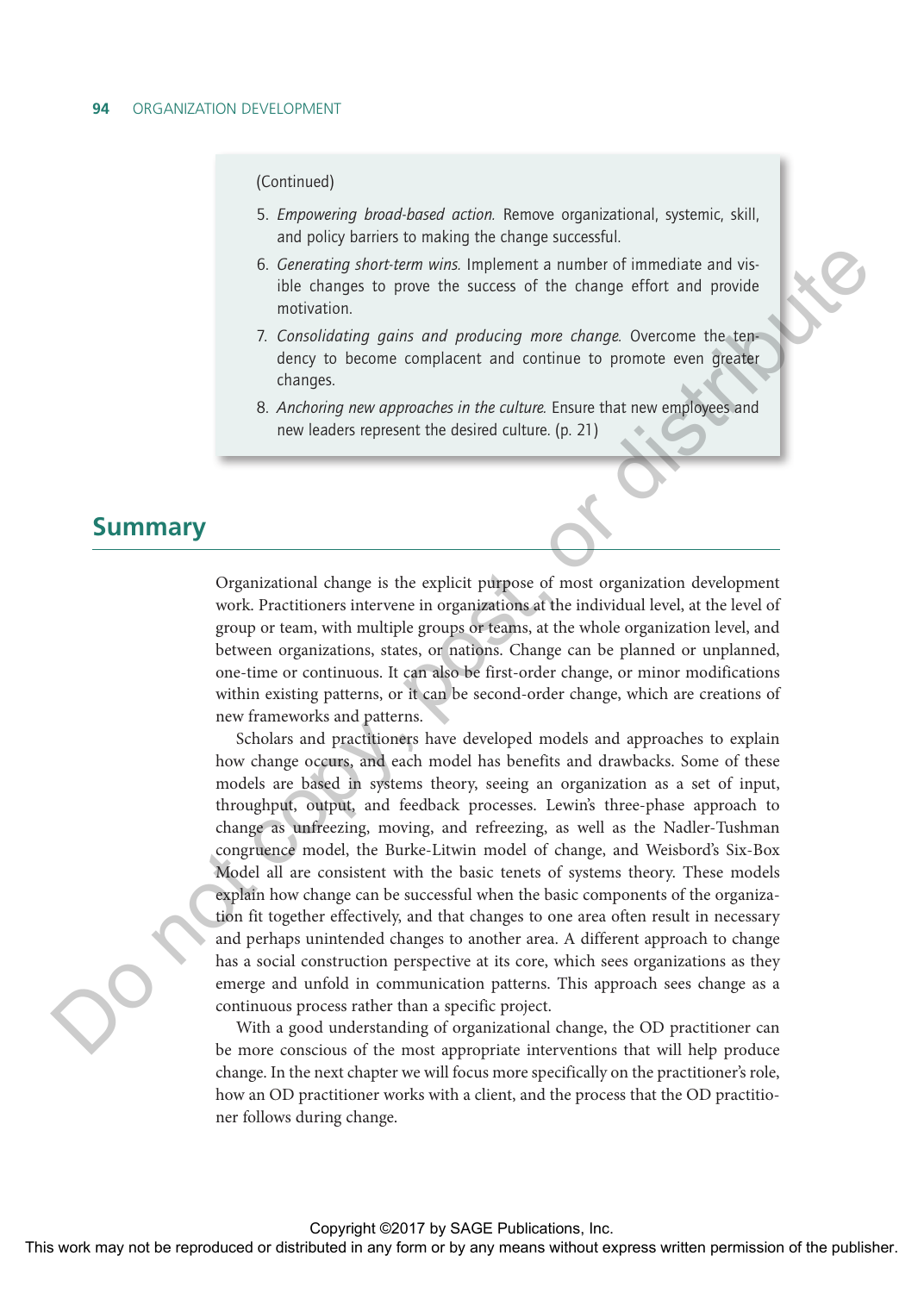### Questions for Discussion

- 1. The chapter lists a number of models for organization and approaches to organizational change. Which model or approach appeals to you most? For example, are you drawn to a systems theory or social construction approach? Why?
- 2. Considering these models, and your own knowledge of organizations, develop your own model that could inform an OD practitioner leading an organizational change. What does your model include or leave out, and how does it differ from those in this chapter?
- 3. Search the Internet for the websites of organization development and other management consultants. Try to find an explicit or implicit model of organization or organizational change that they recommend. How do these relate to the approaches presented in this chapter?

## **For Further Reading**

Burke, W. W. (2002). *Organization change: Theory and practice.* Thousand Oaks, CA: Sage. Ford, J. D. (1999). Organizational change as shifting conversations. *Journal of Organizational Change Management, 12,* 480–500.

- Ford, J. D., & Ford, L. W. (1995). The role of conversations in producing intentional change in organizations. *Academy of Management Review, 20,* 541–570.
- Holbeche, L. (2006). *Understanding change: Theory, implementation and success.* Amsterdam, Netherlands: Elsevier.

Hosking, D. M., & McNamee, S. (Eds.). (2006). *The social construction of organization.*  Herndon, VA: Copenhagen Business School Press.

## **Exercise: Using Organizational Change Models**

Read the three descriptions below of organizational change projects. Use any of the models of or approaches to organizational change described in this chapter to analyze the situations.

### **Example 1**

The director of the training department decided to implement an online system for tracking different projects that trainers were working on. Management wanted to use reports from the system for two reasons: first, to prove to senior executives that more trainers were needed, and second, to measure the productivity of the **Symphony and the reproduced or distributed in any form or by any form or by any form or by any form or by any form or by any form or by any means with the reproduced or or by any means when**  $\lambda$ **. See the representation s**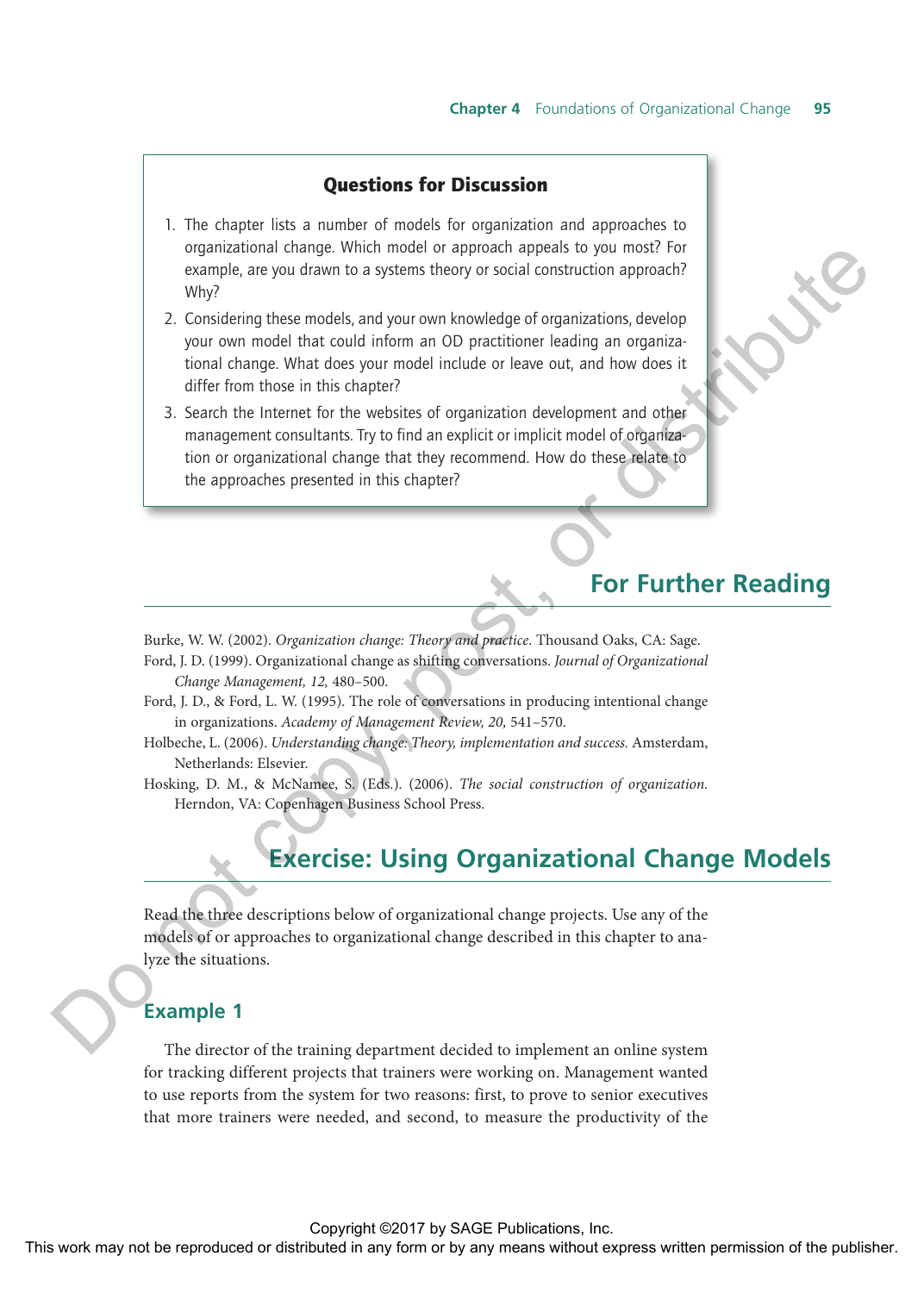### **96** ORGANIZATION DEVELOPMENT

trainers. Trainers were asked to log in to the system every week to describe the project, estimate how long it was anticipated to take, and update current progress on the project. Many employees were angry at having their work monitored so closely, and many believed that it was an attempt by management to determine which trainers were unproductive and could be laid off. Trainers responded by dividing projects into subprojects, and they began adding those subprojects into the system to demonstrate that they had more work to do than their colleagues. When three or four colleagues would collaborate on a project, each entered the work separately, making it appear that multiple projects were being worked on even though all entries referred to the same project. Eventually the system was shut down because it was not providing accurate information about the status of the department's workload.

### **Example 2**

Committed to a "strengths-based" approach to education, one middle school principal announced that all students should have an opportunity to learn in a way that reflected their own learning styles. In an unprecedented move, she asked that all teachers reexamine their curricula to find ways to implement the new philosophy. This took teachers by surprise in a school that generally had a traditional and conservative approach to instruction. Many teachers at the school were unfamiliar with this approach, and no training was provided except for a brief overview given by the principal herself. Some teachers were reluctant to try what they termed "fringe" and "untested" techniques, while others felt that the approach was inconsistent with their personal teaching philosophy. Still others felt that the investment of time to do curriculum revisions would not be worth it. No teacher brought these concerns out into the open for fear of engaging in conflict with the principal. Teachers who did adopt the new method found that students appreciated the changes. Parents who found out about the approach began to complain to the principal that not enough classic "reading, writing, and arithmetic" work was being done in the classroom. which mines were not or the lead of millions with the repression of the reproduced or the reproduced or distributed in any means with the publisher and the publisher or by any means with the publisher. A state of the publ

## **Example 3**

Owners of a block of condominium units in a suburban city were struggling to find buyers for units in a building that had recently been completed. Market research from the owners, which was supported by statistics from the city planning department, indicated that new, younger residents to the city could not afford the sales price and that they preferred rental units as well. Owners petitioned the city to change one of the condominium buildings to an apartment building. In addition, to take advantage of government incentives, they wanted to make it the city's first affordable housing complex. At the city council meeting, residents who lived close to the building complained that they did not want "low income" housing in the city. Some argued that rental units would eventually become "run down" by careless